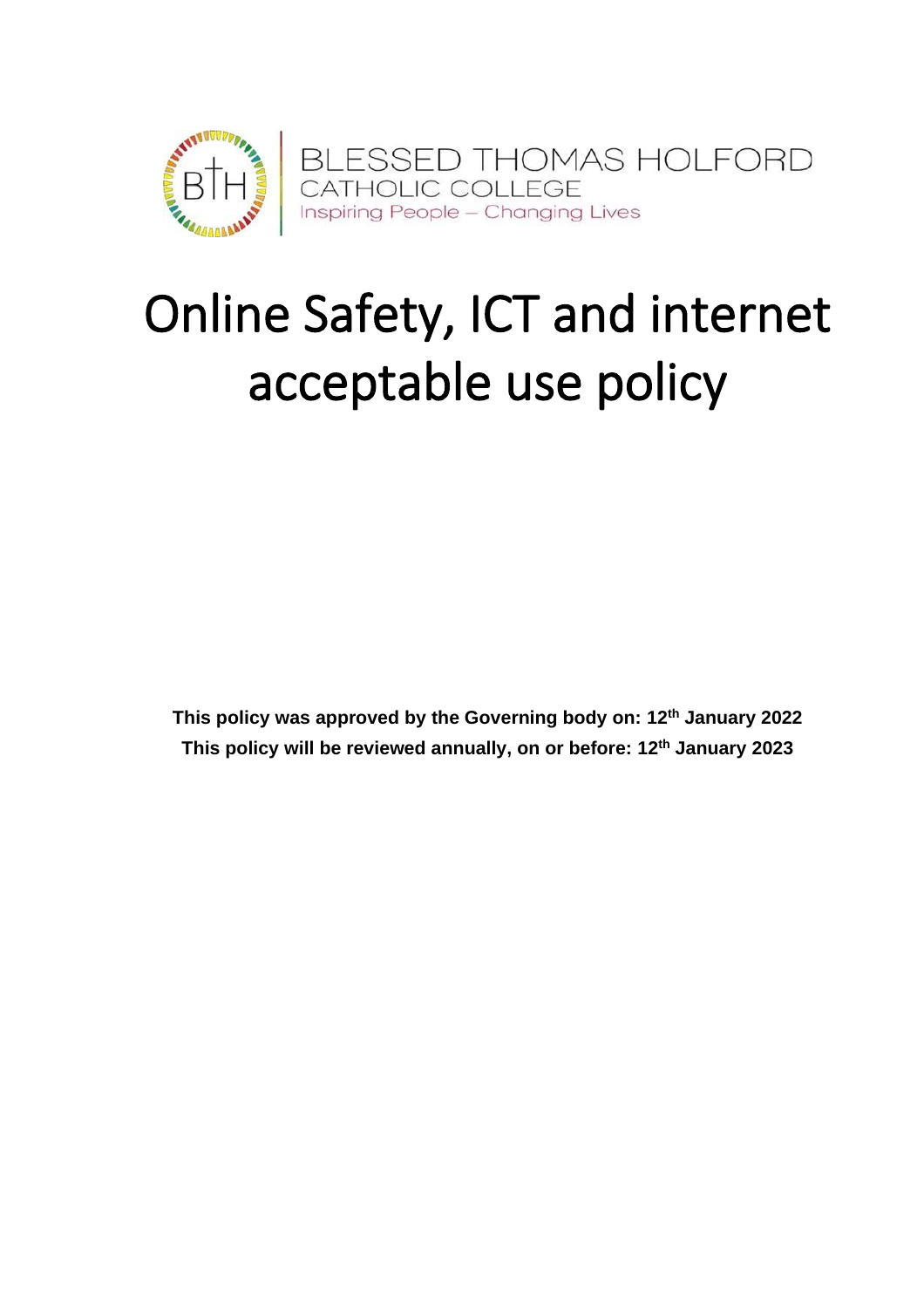# ICT and Acceptable Internet Use Contents

- 1. Introduction and aims
- 2. Relevant legislation and guidance
- 3. Definitions
- 4. Unacceptable use
- 5. Staff (including governors, volunteers, and contractors)
- 6. Pupils
- 7. Parents
- 8. Data security
- 9. Internet access
- 10. School Monitoring Software

# Online Safety Contents

- 11. Aims
- 12. Legislation and guidance
- 13. Roles and responsibilities
- 14. Educating pupils about online safety
- 15. Educating parents about online safety
- 16. Cyber-bullying
- 17. Acceptable use of the internet in school
- 18. Pupils using mobile devices in school
- 19. How the school will respond to issues of misuse
- 20. Training
- 21. Monitoring arrangements
- 22. Monitoring and review
- 23. Links with other policies

Appendix 1: Social Media check sheet for staff

- Appendix 2: Social Media check sheet for pupils
- Appendix 3: Acceptable use agreement for pupils and students

Appendix 4: Link to google form for staff agreement to upload the Online Safety, ICT and internet acceptable use policy

Appendix 5: Guidelines on what to post on school social media accounts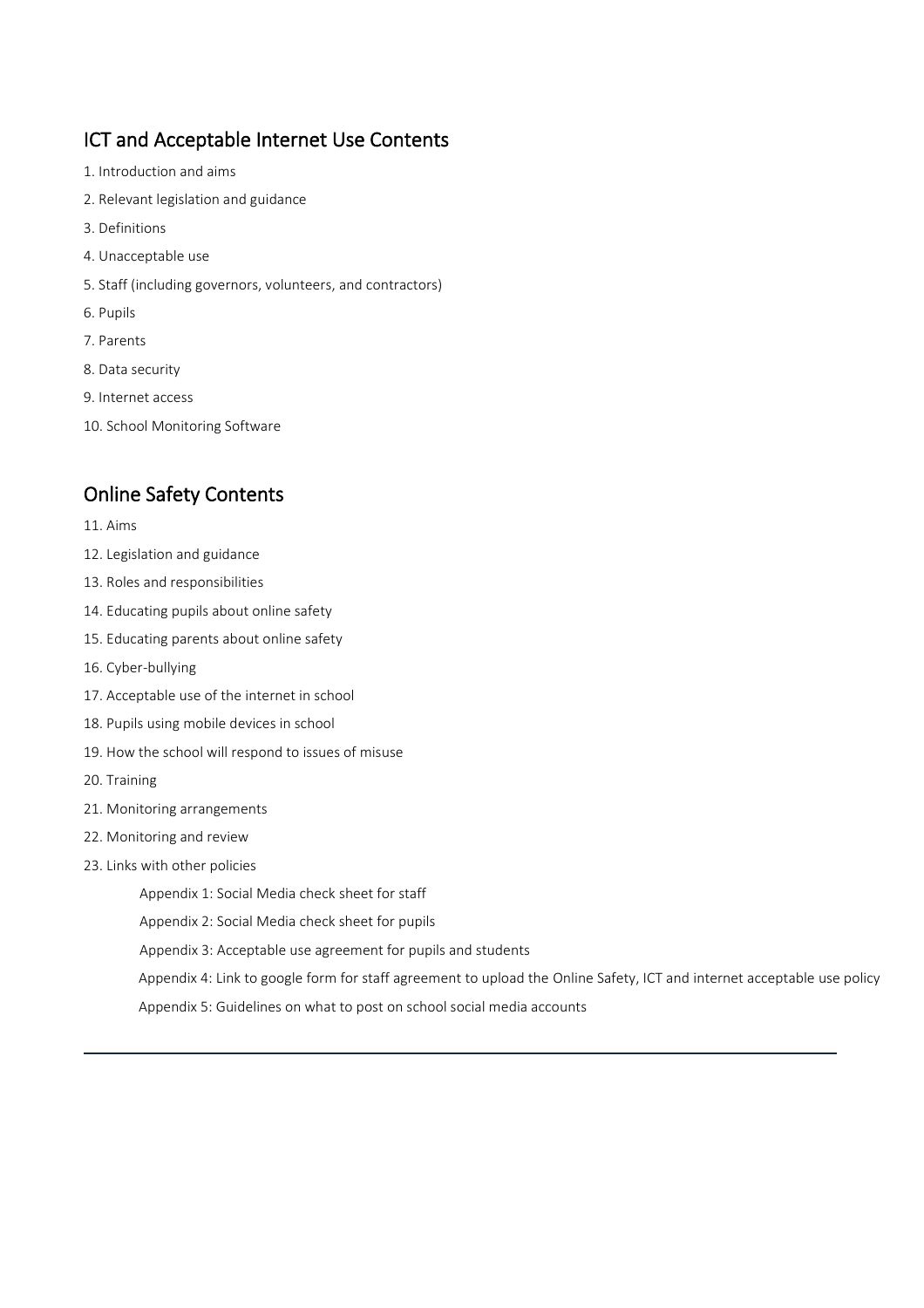# 1. Introduction and aims

ICT is an integral part of the way our school works, and is a critical resource for pupils, staff, governors, volunteers, and visitors. It supports teaching and learning, pastoral and administrative functions of the school.

However, the ICT resources and facilities our school uses also pose risks to data protection, online safety and safeguarding.

This policy aims to:

- Set guidelines and rules on the use of school ICT resources for staff, pupils, parents, and governors
- Establish clear expectations for the way all members of the school community engage with each other online
- Support the school's policy on data protection, online safety and safeguarding
- Prevent disruption to the school through the misuse, or attempted misuse, of ICT systems
- Support the school in teaching pupils safe and effective internet and ICT use
- This policy covers all users of our school's ICT facilities, including governors, staff, pupils, volunteers, contractors, and visitors.

Breaches of this policy may be dealt with under the following policies:

#### Pupil Policies

- Behaviour & Learning Policy
- Exclusions Policy

#### **Staff**

- Staff Code of Conduct
- Staff Disciplinary Procedure

# 2. Relevant legislation and guidance

This policy refers to, and complies with, the following legislation and guidance:

- [Data Protection Act 2018](http://www.legislation.gov.uk/ukpga/2018/12/contents/enacted)
- [The General Data Protection Regulation](https://eur-lex.europa.eu/legal-content/EN/TXT/HTML/?uri=CELEX:32016R0679)
- [Computer Misuse Act 1990](https://www.legislation.gov.uk/ukpga/1990/18/contents)
- [Human Rights Act 1998](https://www.legislation.gov.uk/ukpga/1998/42/contents)
- [The Telecommunications \(Lawful Business Practice\) \(Interception of Communications\) Regulations 2000](https://www.legislation.gov.uk/uksi/2000/2699/regulation/3/made)
- [Education Act 2011](http://www.legislation.gov.uk/ukpga/2011/21/section/2/enacted)
- [Freedom of Information Act 2000](https://www.legislation.gov.uk/ukpga/2000/36/contents)
- [The Education and Inspections Act 2006](https://www.legislation.gov.uk/ukpga/2006/40/part/7/chapter/1)
- [Keeping Children Safe in Education 2020](https://www.gov.uk/government/publications/keeping-children-safe-in-education--2)
- [Searching, screening and confiscation: advice for schools](https://www.gov.uk/government/publications/searching-screening-and-confiscation)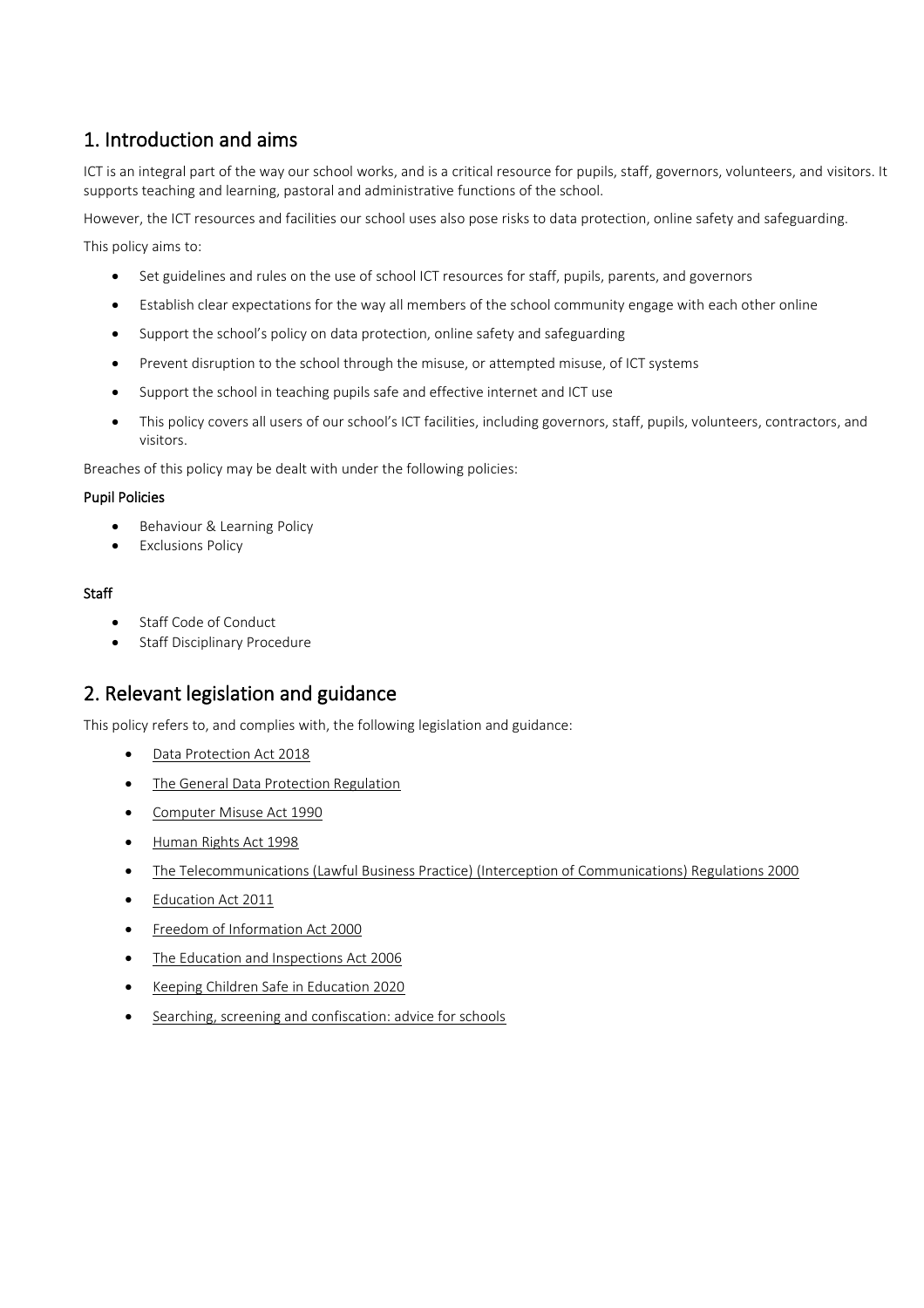# 3. Definitions

- "ICT facilities": includes all facilities, systems and services including but not limited to network infrastructure, desktop computers, laptops, tablets, phones, music players or hardware, software, websites, web applications or services, and any device system or service which may become available in the future which is provided as part of the ICT service
- "Users": anyone authorised by the school to use the ICT facilities, including governors, staff, pupils, volunteers, contractors, and visitors
- "Personal use": any use or activity not directly related to the users' employment, study or purpose
- "Authorised personnel": employees authorised by the school to perform systems administration and/or monitoring of the ICT facilities
- "Materials": files and data created using the ICT facilities including but not limited to documents, photos, audio, video, printed output, web pages, social networking sites, and blogs

# 4. Unacceptable use

The following is considered unacceptable use of the school's ICT facilities by any member of the school community. Any breach of this policy may result in disciplinary or behaviour proceedings (see section 4.2 below).

Unacceptable use of the school's ICT facilities includes:

- Using the school's ICT facilities to breach intellectual property rights or copyright
- Using the school's ICT facilities to bully or harass someone else, or to promote unlawful discrimination
- Breaching the school's policies or procedures
- Any illegal conduct, or statements which are deemed to be advocating illegal activity
- Accessing, creating, storing, linking to, or sending material that is pornographic, offensive, obscene, or otherwise inappropriate
- Activity which defames or disparages the school, or risks bringing the school into disrepute
- Sharing confidential information about the school, its pupils, or other members of the school community
- Connecting any device to the school's ICT network without approval from authorised personnel
- Setting up any software, applications, or web services on the school's network without approval by authorised personnel, or creating or using any program, tool or item of software designed to interfere with the functioning of the ICT facilities, accounts, or data
- Gaining, or attempting to gain, access to restricted areas of the network, or to any password-protected information, without approval from authorised personnel
- Allowing, encouraging, or enabling others to gain (or attempt to gain) unauthorised access to the school's ICT facilities
- Causing intentional damage to ICT facilities
- Removing, deleting, or disposing of ICT equipment, systems, programs, or information without permission by authorised personnel
- Causing a data breach by accessing, modifying, or sharing data (including personal data) to which a user is not supposed to have access, or without authorisation
- Using inappropriate or offensive language
- Promoting a private business, unless that business is directly related to the school
- Using websites or mechanisms to bypass the school's filtering mechanisms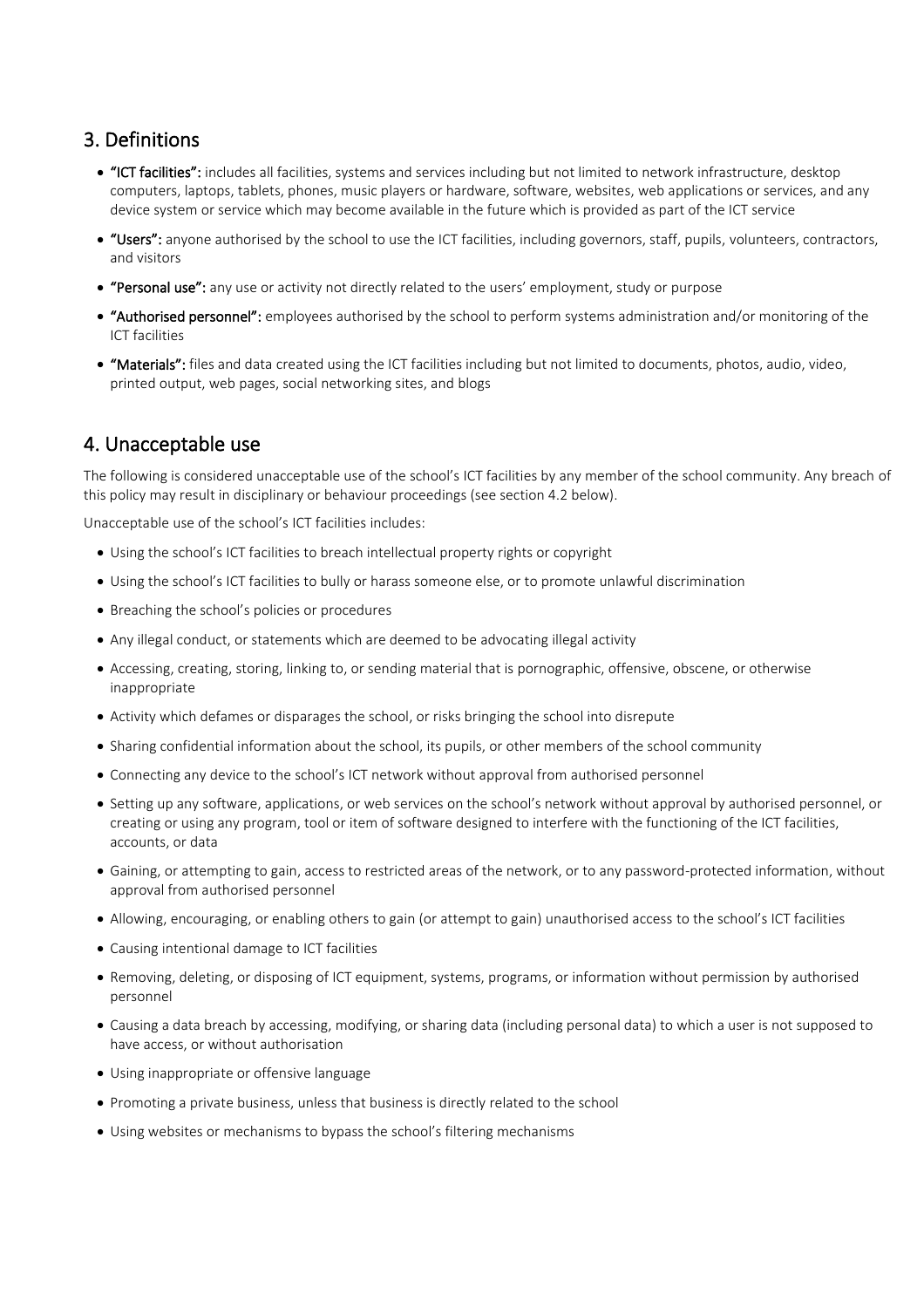This is not an exhaustive list. The school reserves the right to amend this list at any time. The Executive Headteacher, Head of School or any other relevant member of the Pastoral Team will use professional judgement to determine whether any act or behaviour not on the list above is considered unacceptable use of the school's ICT facilities.

## 4.1 Sanctions

Pupils and staff who engage in any of the unacceptable activity listed above may face disciplinary action in line with the school's policies which are located on our website and for staff the school network (Y:\Staff\School Information\Policies). Sanctions will be dependent on the seriousness of the matter.

# 5. Staff (including volunteers, and contractors)

## 5.1 Access to school ICT facilities and materials (Staff)

The School's IT Network Manager, Data Protection Officer and Named Designated Safeguarding Lead (Associate Headteacher) manages access to the school's ICT facilities and materials for school staff. That includes, but is not limited to:

- Computers, tablets, and other devices
- Access permissions for certain programmes or files

Staff will be provided with unique log-in/account information and passwords that they must use when accessing the school's ICT facilities. Staff must ensure these are kept private unless deemed appropriate to share e.g. with the ICT Technicians should there be a fault with their device.

#### 5.1.1 Use of phones and email (Staff)

The school provides each member of staff with an email address.

This email account should be used for work purposes only.

All work-related business should be conducted using the email address the school has provided.

Staff must not share their personal email addresses with parents and pupils and must not send any work-related materials using their personal email account.

Staff must take care with the content of all email messages, as incorrect or improper statements can give rise to claims for discrimination, harassment, defamation, breach of confidentiality or breach of contract.

Staff must ensure that all emails are kept professional.

Email messages are required to be disclosed in legal proceedings or in response to requests from individuals under the Data Protection Act 2018 in the same way as paper documents. Deletion from a user's inbox does not mean that an email cannot be recovered for the purposes of disclosure. All email messages should be treated as potentially retrievable.

Staff must take extra care when sending sensitive or confidential information by email. Any attachments containing sensitive or confidential information should be encrypted so that the information is only accessible by the intended recipient.

If staff receive an email in error, the sender should be informed, and the email deleted. If the email contains sensitive or confidential information, the user must not make use of that information or disclose that information.

If staff send an email in error which contains the personal information of another person, they must inform the Data Protection Manager and IT Network Manager immediately and follow our data breach procedure.

Staff must not give their personal phone numbers to parents or pupils unless there is a compelling reason to do so  $-e.g.$  a matter of safeguarding. Staff must use phones provided by the school to conduct all work-related business.

School phones must not be used for personal matters.

Staff who are provided for school trips with mobile phones as equipment for their role must abide by the same rules for ICT acceptable use as set out in section 4.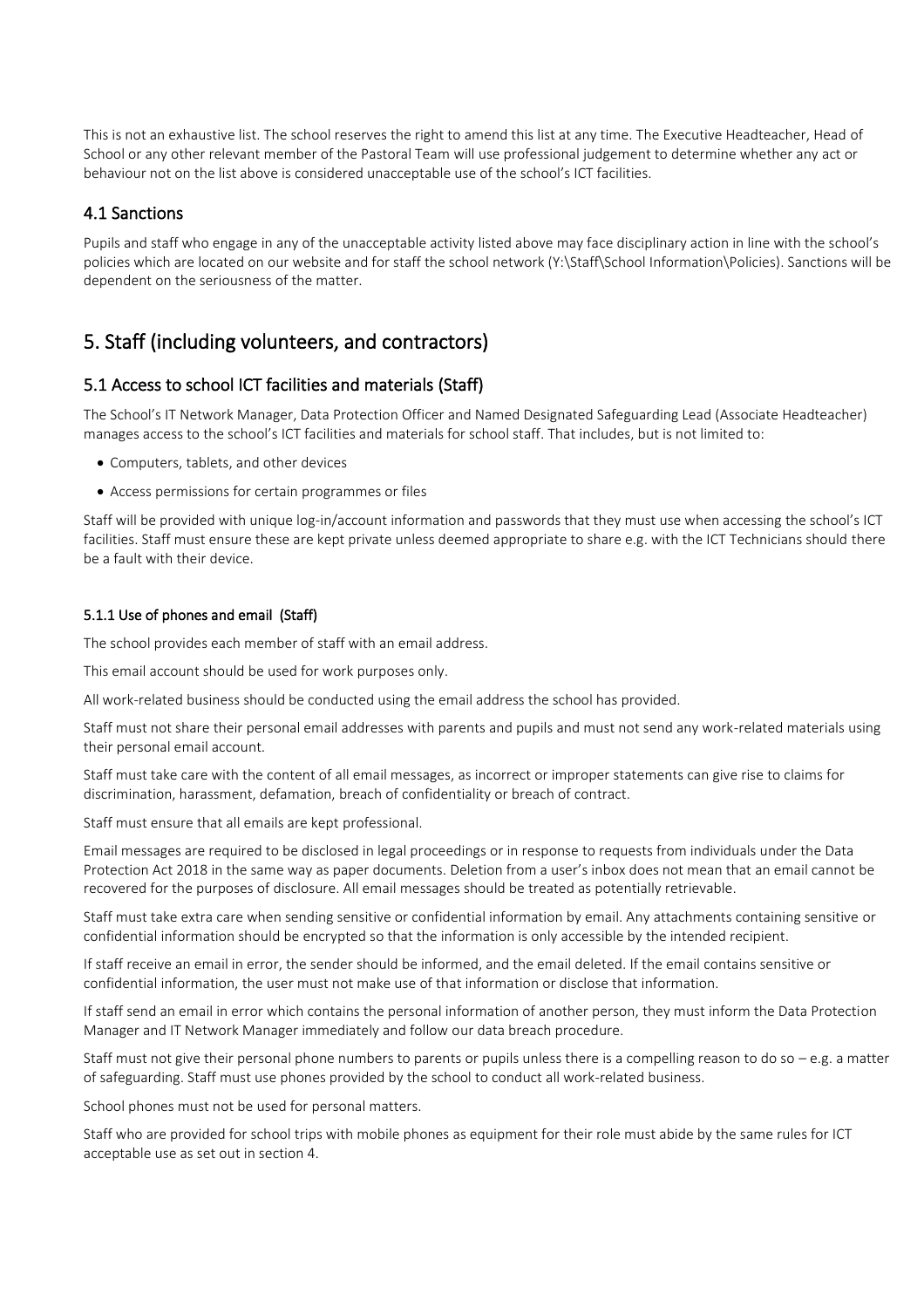All recordings of phone conversations must be pre-approved, and consent obtained from all parties involved.

#### 5.1.1 Access to school ICT facilities and materials for Governors

The School's IT Network Manager, Data Protection Officer and Named Designated Safeguarding Lead (Associate Headteacher) manages access to the school's ICT facilities and materials for governors. That includes, but is not limited to:

- Computers, tablets, and other devices
- Access permissions for certain programmes or files

Governors will be provided with unique log-in/account information and passwords that they must use when accessing the school's ICT facilities. Governors must ensure these are kept private unless deemed appropriate to share e.g. with the ICT Technicians should there be a fault with their device.

#### 5.1.2 Use of phones and email (Governors)

The school provides each governor with an email address.

This email account should be used for work purposes only.

All work-related business should be conducted using the email address the school has provided.

Governors must not share their personal email addresses with parents and pupils and must not send any work-related materials using their personal email account.

Governors must take care with the content of all email messages, as incorrect or improper statements can give rise to claims for discrimination, harassment, defamation, breach of confidentiality or breach of contract.

Governors must ensure that all emails are kept professional.

Email messages are required to be disclosed in legal proceedings or in response to requests from individuals under the Data Protection Act 2018 in the same way as paper documents. Deletion from a user's inbox does not mean that an email cannot be recovered for the purposes of disclosure. All email messages should be treated as potentially retrievable.

Governors must take extra care when sending sensitive or confidential information by email. Any attachments containing sensitive or confidential information should be encrypted so that the information is only accessible by the intended recipient.

If governors receive an email in error, the sender should be informed, and the email deleted. If the email contains sensitive or confidential information, the user must not make use of that information or disclose that information.

If a governor sends an email in error which contains the personal information of another person, they must inform the Data Protection Manager and IT Network Manager immediately and follow our data breach procedure.

All recordings of phone conversations must be pre-approved, and consent obtained from all parties involved.

#### 5.2 Personal use

Staff are permitted to occasionally use school ICT facilities for personal use subject to certain conditions set out below. Personal use of ICT facilities must not be overused or abused. The Headteacher and IT Network Manager may withdraw permission for it at any time or restrict access at their discretion.

Personal use is permitted provided that such use:

- Does not take place during teaching hours
- Does not constitute 'unacceptable use', as defined in section 4
- Takes place when no pupils are present
- Does not interfere with their jobs, or prevent other staff or pupils from using the facilities for work or educational purposes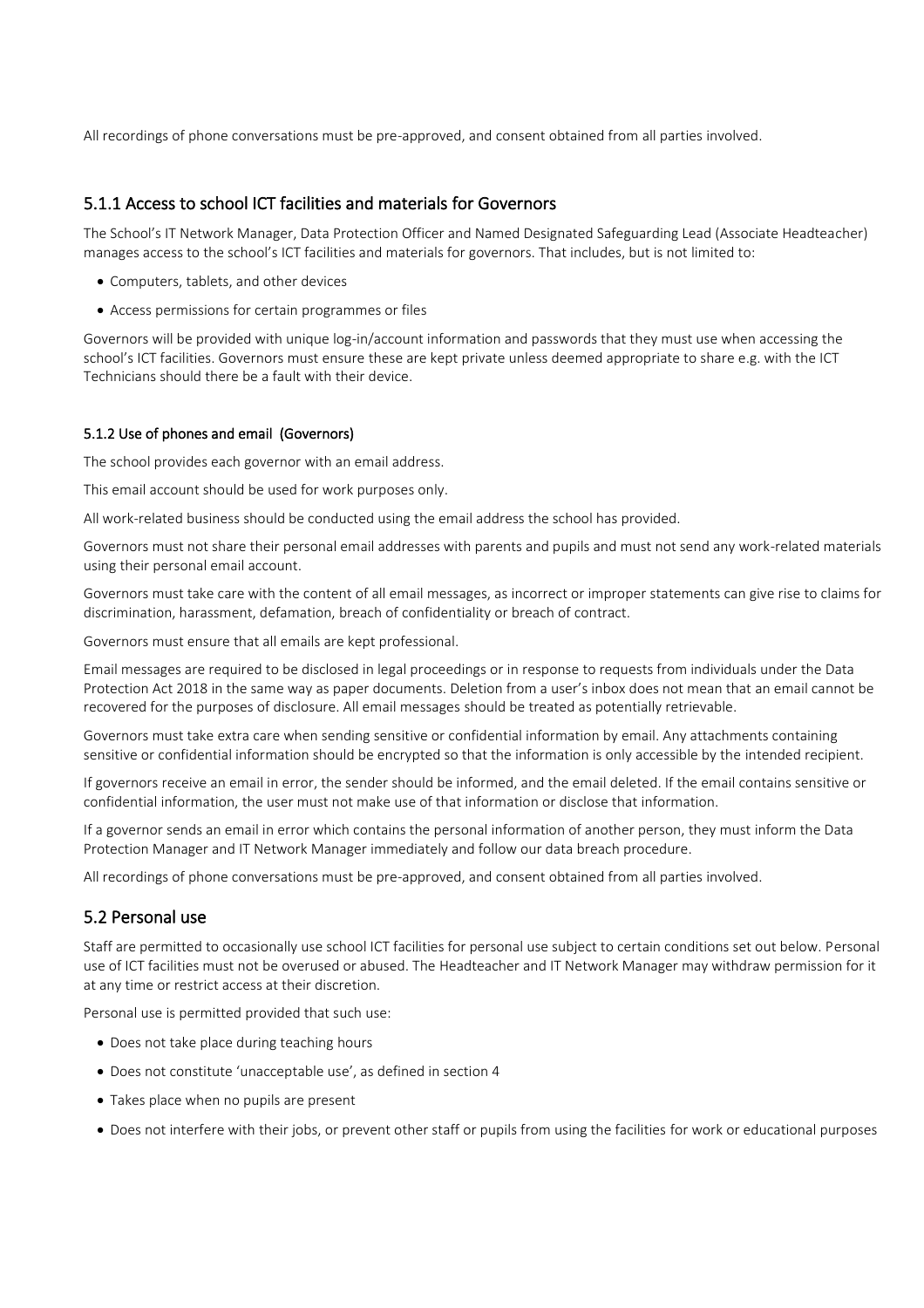Staff may not use the school's ICT facilities to store personal non-work-related information or materials (such as music, videos, or photos).

Staff should be aware that use of the school's ICT facilities for personal use may put personal communications within the scope of the school's ICT monitoring activities (see section 5.5). Where breaches of this policy are found, disciplinary action may be taken.

Staff should be aware that personal use of ICT (even when not using school ICT facilities) can impact on their employment by, for instance putting personal details in the public domain, where pupils and parents could see them.

Staff should take care to follow the school's guidelines on social media (see appendix 1) and use of email (see section 5.1.1) to protect themselves online and avoid compromising their professional integrity.

#### 5.2.1 Personal social media accounts

Members of staff should ensure that their use of social media, either for work or personal purposes, is always appropriate and professional.

The school has guidelines for staff on appropriate security settings for Social Media accounts (see appendix 1).

#### 5.3 Remote access

We allow staff to access the school's ICT facilities and materials remotely.

For remote access the school use Microsoft's Remote Desktop Services. This is managed in house by the IT Network Manager. Each user needs to log into the Remote Desktop by using their credentials that they use to access the system in school. This will then give the user the right levels of access when using the system.

The link can be found on the Staff shared area if a technician has not already put the link on the user's desktop when their laptop has been setup.

Staff accessing the school's ICT facilities and materials remotely must abide by the same rules as those accessing the facilities and materials on-site. Staff must be particularly vigilant if they use the school's ICT facilities outside the school and take such precautions as the IT Network Manager may require from time to time against importing viruses or compromising system security.

Our ICT facilities contain information which is confidential and/or subject to data protection legislation. Such information must be treated with extreme care and in accordance with our data protection policy.

#### 5.4 School social media accounts

The school has an official Facebook/Twitter/Instagram page, managed by our Marketing Manager and Head of School. Staff members who have not been authorised to manage, or post to, the account, must not access, or attempt to access the account.

The school also have various other Social Media pages relevant to subject areas/extra-curricular, managed by appropriate staff. Staff members who have not been authorised to manage, or post to, on these account, must not access, or attempt to access the account.

The school has guidelines (appendix 5) for what can and cannot be posted on its social media accounts. Those who are authorised to manage the account must ensure they always abide by these guidelines.

#### 5.5 Monitoring of school network and use of ICT facilities

The school reserves the right to monitor the use of its ICT facilities and network. This includes, but is not limited to, monitoring of:

- Internet sites visited
- Bandwidth usage
- Email accounts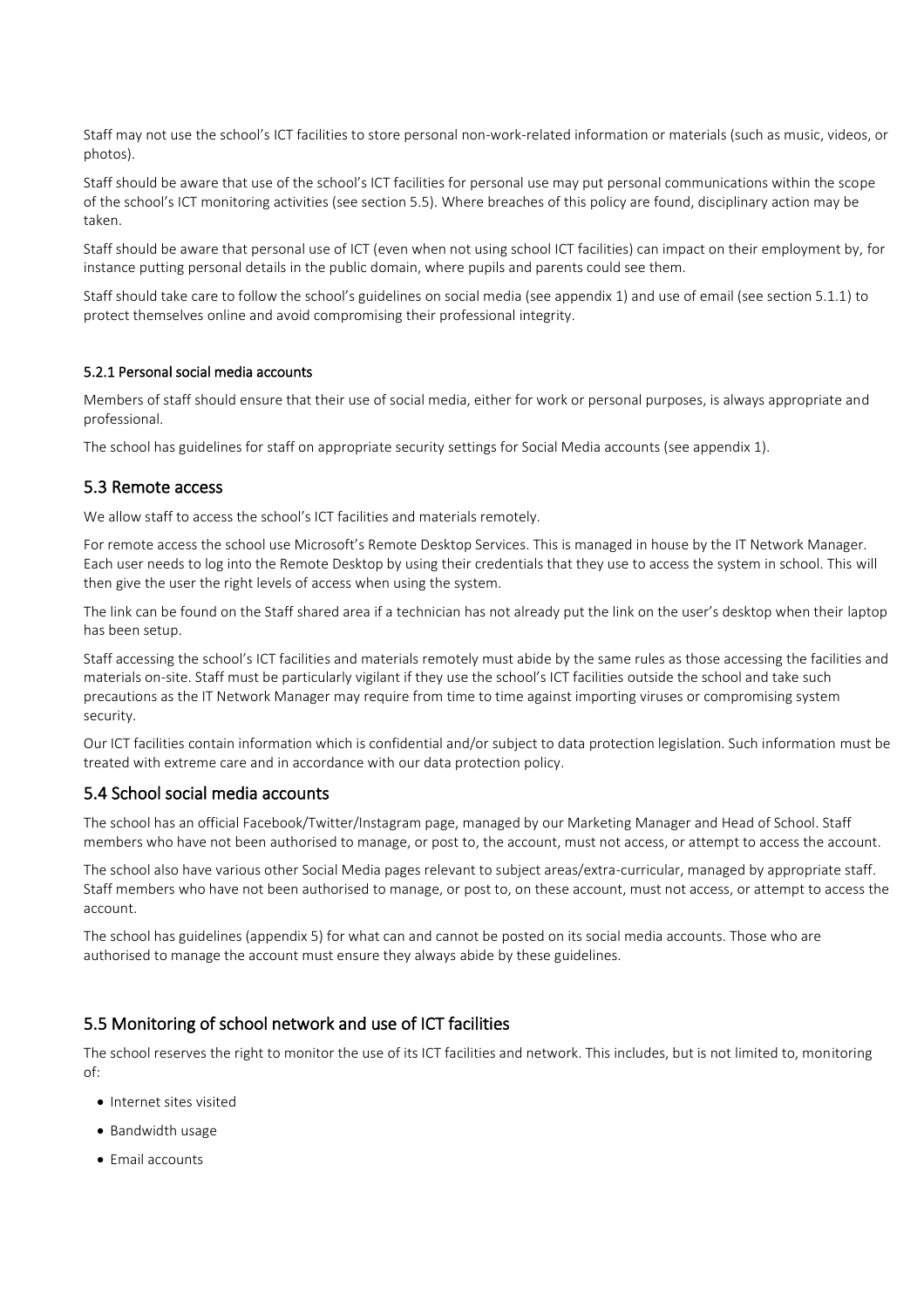- Telephone calls
- User activity/access logs
- Any other electronic communications

Only authorised ICT staff may inspect, monitor, intercept, assess, record, and disclose the above, to the extent permitted by law.

The school monitors ICT use to:

- Obtain information related to school business
- Investigate compliance with school policies, procedures, and standards
- Ensure effective school and ICT operation
- Conduct training or quality control exercises
- Prevent or detect crime
- Comply with a subject access request, Freedom of Information Act request, or any other legal obligation

# 6. Pupils

## 6.1 Access to ICT facilities

The school's ICT facilities are available for use by all pupils during timetable lessons and supervised after school activity. The facilities must not be used outside these activities.

Pupils must not use the pc's unless a member of staff is in the room. Sixth Formers are able to use the pc's unattended which are based in the Study Centre. There are also laptops/chromebooks provided to pupils who require them (injury – not able to write etc.), the pupil is required to drop this off with the IT Technician or Head of House.

Pupils may use the following sites to use for subjects, this is not an exhaustive list:

- Kerboodle.com
- Senecalearning.com
- Hegartymaths.com
- Vle.Mathswatch.co.uk
- Google Suite
- Microsoft Teams
- The Edge

## 6.2 Search and deletion

Under the Education Act 2011, and in line with the Department for Education's [guidance on searching, screening and](https://www.gov.uk/government/publications/searching-screening-and-confiscation)  [confiscation,](https://www.gov.uk/government/publications/searching-screening-and-confiscation) the school has the right to search pupils' phones, computers or other devices for pornographic images, anything relating to peer-on-peer abuse, or any other data or items banned under school rules or legislation.

The school can, and will, delete files and data found on searched devices if we believe the data or file has been, or could be, used to disrupt teaching or break the school's rules.

## 6.3 Unacceptable use of ICT and the internet inside and outside of school

The school will sanction pupils, in line with the Behaviour and Exclusion Policies if a pupil engages in any of the following at any time this includes during remote learning (even if they are not on school premises):

- Using ICT or the internet to breach intellectual property rights or copyright
- Using ICT or the internet to bully or harass someone else, or to promote unlawful discrimination
- Breaching the school's policies or procedures or code of conduct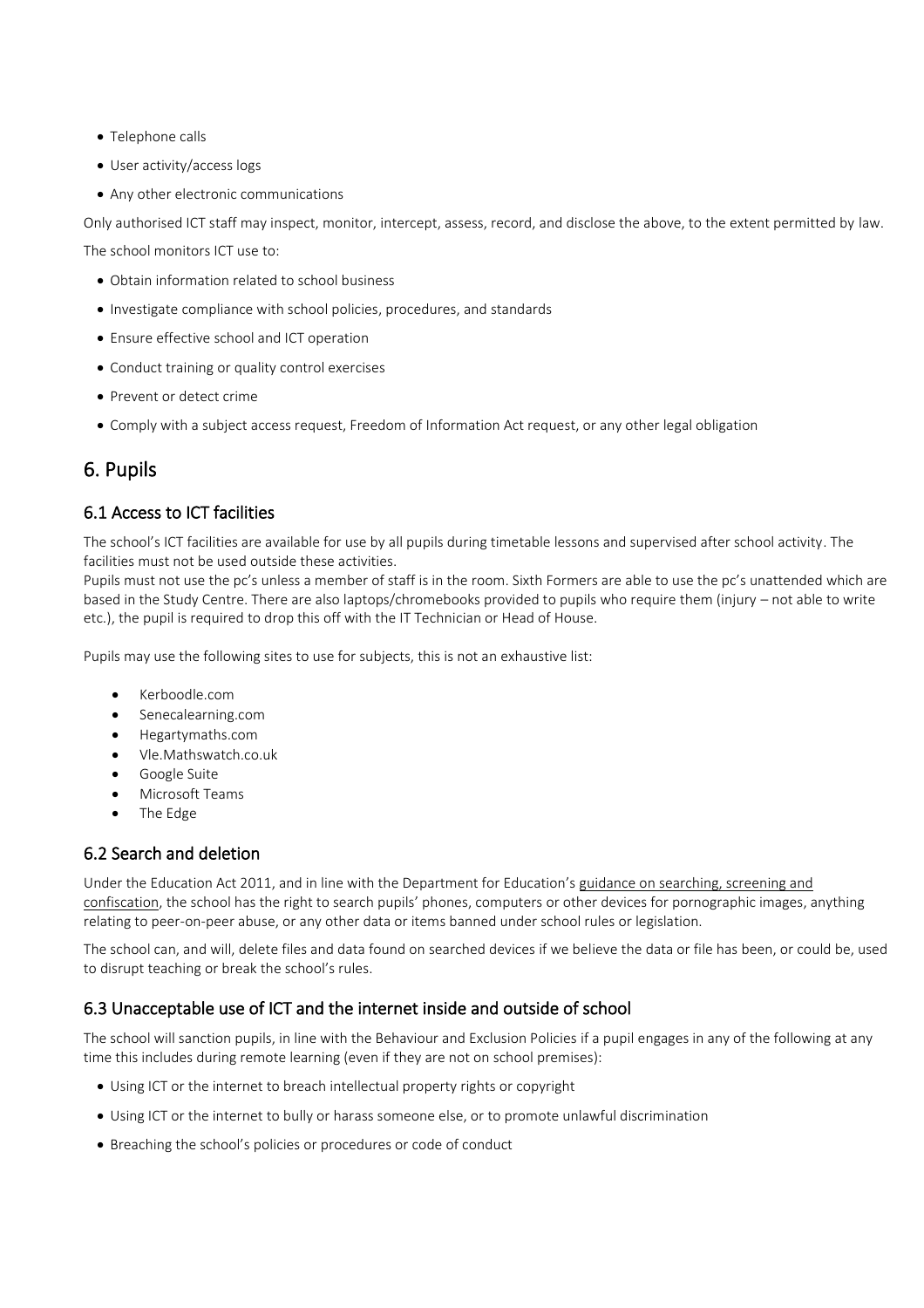- Any illegal conduct, or statements which are deemed to be advocating illegal activity
- Accessing, creating, storing, linking to, or sending material that is pornographic, offensive, obscene, or otherwise inappropriate
- Activity which defames or disparages the school, or risks bringing the school into disrepute
- Sharing confidential information about the school, other pupils, or other members of the school community
- Gaining or attempting to gain access to restricted areas of the network, or to any password protected information, without approval from authorised personnel
- Allowing, encouraging, or enabling others to gain (or attempt to gain) unauthorised access to the school's ICT facilities
- Causing intentional damage to ICT facilities or materials
- Causing a data breach by accessing, modifying, or sharing data (including personal data) to which a user is not supposed to have access, or without authorisation
- Using inappropriate or offensive language

# 7. Parents

#### 7.1 Access to ICT facilities and materials

Parents do not have access to the school's ICT facilities as a matter of course.

However, parents working for, or with, the school in an official capacity (for instance, as a volunteer or as a member of the PTA) may be granted an appropriate level of access, or be permitted to use the school's facilities at the Headteacher's discretion.

Governors may use the ICT facilities for training for their role.

Where Governors and parents are granted access in this way, they must abide by this policy as it applies to staff.

Parent's are asked to read and agree and uphold this policy when their child first enrols with the school and are annually sent the policy for their attention.

#### 7.2 Communicating with or about the school online

We believe it is important to model for pupils, and help them learn, how to communicate respectfully with, and about, others online.

Parents play a vital role in helping model this behaviour for their children, especially when communicating with the school through our website and social media channels.

# 8. Data security

The school takes steps to protect the security of its computing resources, data, and user accounts. However, the school cannot guarantee security. Staff, pupils, parents, and others who use the school's ICT facilities should always use safe computing practices.

#### 8.1 Passwords

All users of the school's ICT facilities should set strong passwords for their accounts and keep these passwords secure unless deemed appropriate to share e.g. with an ICT Technician to resolve any issues.

Users are responsible for the security of their passwords and accounts, and for setting permissions for accounts and files they control.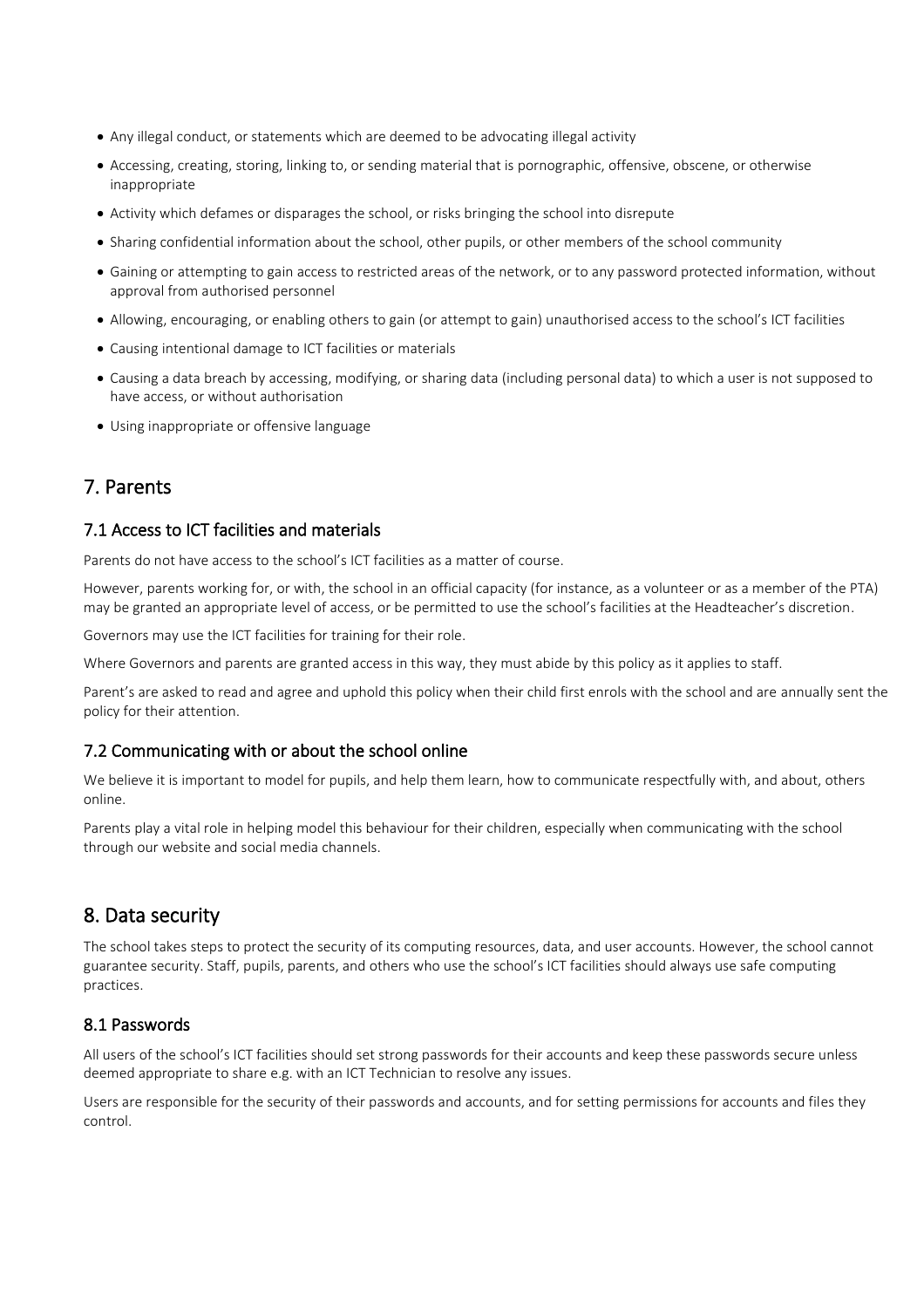Members of staff or pupils who disclose account or password information may face disciplinary action. Parents or volunteers who disclose account or password information may have their access rights revoked.

#### 8.2 Software updates, firewalls, and anti-virus software

All the school's ICT devices that support software updates, security updates, and anti-virus products will be configured to perform such updates regularly or automatically.

Users must not circumvent or make any attempt to circumvent the administrative, physical, and technical safeguards we implement and maintain to protect personal data and the school's ICT facilities.

Any personal devices using the school's network must all be configured in this way and have a secure access code which is provided by the IT Network Manager.

#### 8.3 Data protection

All personal data must be processed and stored in line with data protection regulations and the school's data protection policy.

#### 8.4 Access to facilities and materials

All users of the school's ICT facilities will have clearly defined access rights to school systems, files, and devices.

These access rights are managed by IT Network Manager.

Users should always log out of systems and lock their equipment when they are not in use to avoid any unauthorised access. Equipment and systems should always be logged out of and closed completely at the end of each working day.

## 8.5 Encryption

The school ensures that its devices and systems have an appropriate level of encryption.

Pupils are unable to use external devices to avoid any unnecessary viruses

School staff may only use personal devices (including computers and USB drives) to access school data, work remotely, or take personal data (such as pupil information) out of school if they have been specifically authorised to do so by the headteacher.

Use of such personal devices will only be authorised if the devices have appropriate levels of security and encryption, as defined by the IT Network Manager.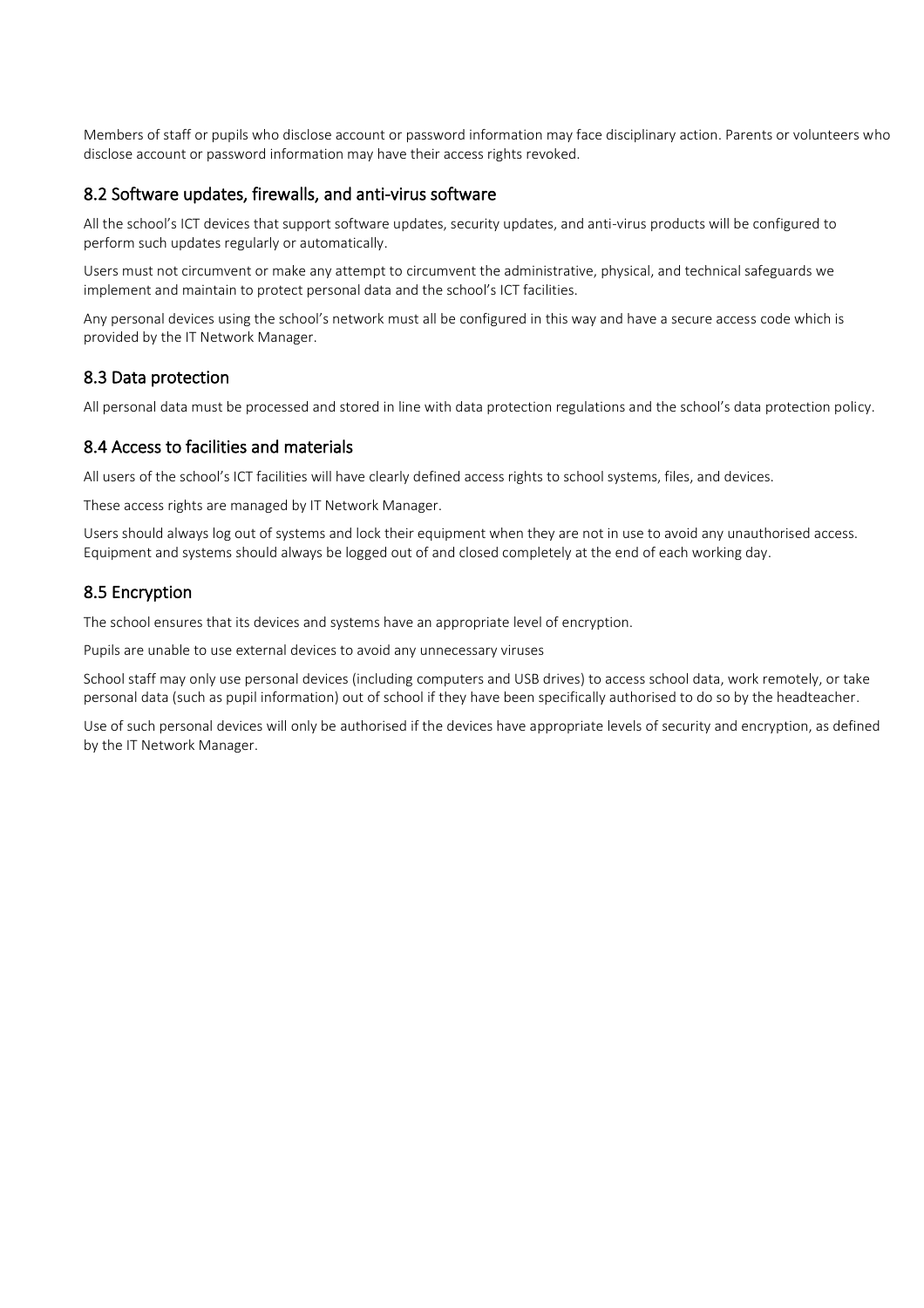# 9. Internet access

The school wireless internet connection is secured.

The web filtering that is used in school is provided by Virtue Technologies. They use the Sophos UDM which provides the school with the relevant filtering. Pupils and Staff have different profiles on the filtering system due to safeguarding etc.

If a parent or external visitor requires access to the school Internet, they will use the Guest access which use the staff profile but has certain sites blocked from access.

## 9.1 Pupils

Pupils can access the school network by logging in using their accounts that are provided to them when they join in Year 7 or Year 12. They are on a locked down profile which only provides them to sites that are deemed safe. Staff can request for some sites to be unblocked if they are appropriate for educational use. Again, the filtering system is the Sophos UDM. There is a BYOD access in place but as, yet this is to be used by the pupils. If they do need to access to this in the future, then the same profile will apply from the web filtering.

## 9.2 Parents and visitors

Parents and visitors to the school will not be permitted to use the school's Wi-Fi unless specific authorisation is granted by the headteacher.

The headteacher will only grant authorisation if:

- Parents are working with the school in an official capacity (e.g. as a volunteer or as a member of the PTA)
- Visitors need to access the school's Wi-Fi in order to fulfil the purpose of their visit (for instance, to access materials stored on personal devices as part of a presentation or lesson plan)

# 10. School Monitoring Software

The school uses the monitoring software Impero to ensure pupils are on appropriate websites, it flags any websites and keywords which are deemed inappropriate/offensive.

All Computing and staff deemed relevant by IT Network Manager and Head of School have access to Impero.

The IT Network Manager does a weekly report on any pupils who Impero have flagged up numerous offenses and sends this to the Pastoral Team.

# 11. Monitoring and review

The Headteacher, IT Network Manager, Data Protection Manager and Assistant Headteacher monitor the implementation of this policy, including ensuring that it is updated to reflect the needs and circumstances of the school.

This policy will be reviewed every year.

The Board of Governors is responsible for approving this policy.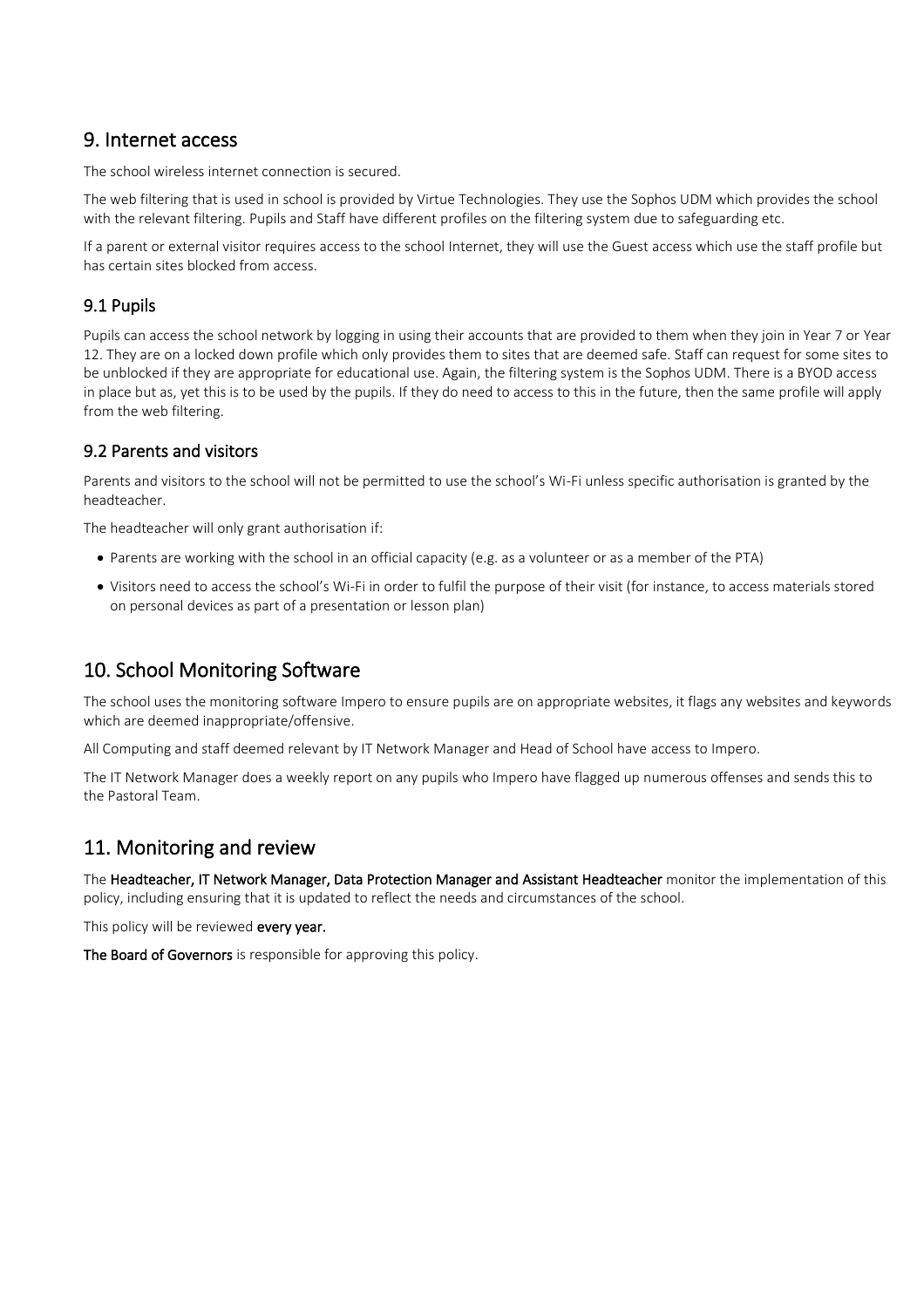# 11. Aims

Our school aims to:

- Have robust processes in place to ensure the online safety of pupils, staff, volunteers and governors
- > Deliver an effective approach to online safety, which empowers us to protect and educate the whole school community in its use of technology, including mobile and smart technology (which we refer to as 'mobile phones')
- Establish clear mechanisms to identify, intervene and escalate an incident, where appropriate

#### The 4 key categories of risk

Our approach to online safety is based on addressing the following categories of risk:

- Content being exposed to illegal, inappropriate or harmful content, such as pornography, fake news, racism, misogyny, selfharm, suicide, anti-Semitism, radicalisation and extremism
- Contact being subjected to harmful online interaction with other users, such as peer-to-peer pressure, commercial advertising and adults posing as children or young adults with the intention to groom or exploit them for sexual, criminal, financial or other purposes
- ▶ Conduct personal online behaviour that increases the likelihood of, or causes, harm, such as making, sending and receiving explicit images (e.g. consensual and non-consensual sharing of nudes and semi-nudes and/or pornography), sharing other explicit images and online bullying; and
- Commerce risks such as online gambling, inappropriate advertising, phishing and/or financial scam

# 12. Legislation and guidance

This policy is based on the Department for Education's (DfE) statutory safeguarding guidance, [Keeping Children Safe in Education,](https://www.gov.uk/government/publications/keeping-children-safe-in-education--2) and its advice for schools on:

- > [Teaching online safety in schools](https://www.gov.uk/government/publications/teaching-online-safety-in-schools)
- > [Preventing and tackling bullying](https://www.gov.uk/government/publications/preventing-and-tackling-bullying) and [cyber-bullying: advice for headteachers and school staff](https://www.gov.uk/government/publications/preventing-and-tackling-bullying)
- $\sum$  [\[Relationships and sex education](https://www.gov.uk/government/publications/relationships-education-relationships-and-sex-education-rse-and-health-education)
- > [Searching, screening and confiscation](https://www.gov.uk/government/publications/searching-screening-and-confiscation)

It also refers to the DfE's guidance on [protecting children from radicalisation.](https://www.gov.uk/government/publications/protecting-children-from-radicalisation-the-prevent-duty)

It reflects existing legislation, including but not limited to th[e Education Act 1996](https://www.legislation.gov.uk/ukpga/1996/56/contents) (as amended), the Education and Inspections [Act 2006](https://www.legislation.gov.uk/ukpga/2006/40/contents) and the [Equality Act 2010.](https://www.legislation.gov.uk/ukpga/2010/15/contents) In addition, it reflects the [Education Act 2011,](http://www.legislation.gov.uk/ukpga/2011/21/contents/enacted) which has given teachers stronger powers to tackle cyber-bullying by, if necessary, searching for and deleting inappropriate images or files on pupils' electronic devices where they believe there is a 'good reason' to do so.

The policy also takes into account the National Curriculum computing programmes of study.

# 13. Roles and responsibilities

## 13.1 The governing board

The governing board has overall responsibility for monitoring this policy and holding the headteacher to account for its implementation.

The governing board will co-ordinate regular meetings with appropriate staff to discuss online safety, and monitor online safety logs as provided by the designated safeguarding lead (DSL).

All governors will:

 $\blacktriangleright$  Ensure that they have read and understand this policy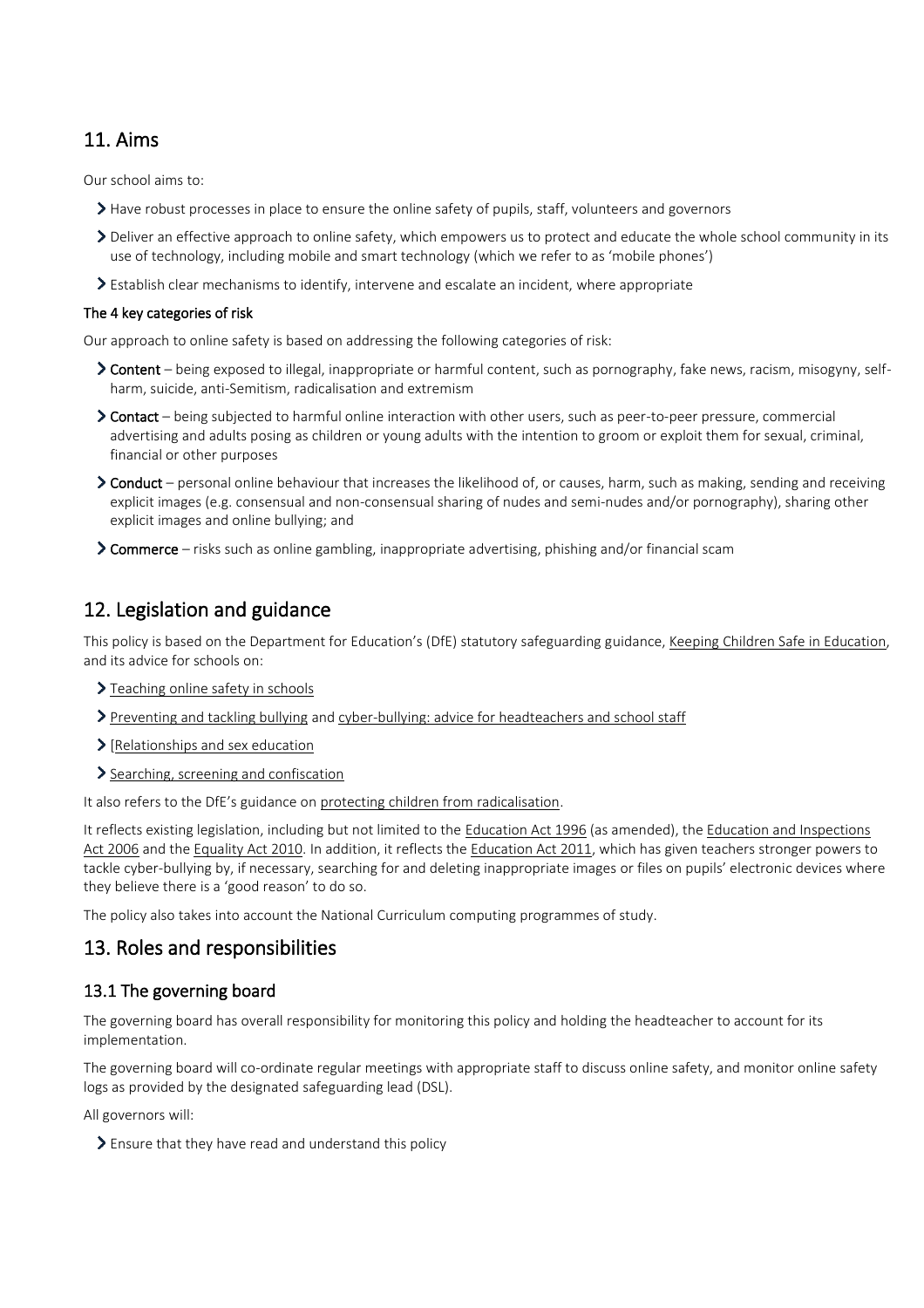- Agree and adhere to the terms on acceptable use of the school's ICT systems and the internet (see ICT and internet use policy)
- Ensure that, where necessary, teaching about safeguarding, including online safety, is adapted for vulnerable children, victims of abuse and some pupils with SEND because of the importance of recognising that a 'one size fits all' approach may not be appropriate for all children in all situations, and a more personalised or contextualised approach may often be more suitable

#### 13.2 The headteacher

The headteacher is responsible for ensuring that staff understand this policy, and that it is being implemented consistently throughout the school.

#### 13.3 The designated safeguarding lead

Details of the school's DSL and deputies are set out in our child protection and safeguarding policy as well as relevant job descriptions.

The DSL takes lead responsibility for online safety in school, in particular:

- $\triangleright$  Supporting the headteacher in ensuring that staff understand this policy and that it is being implemented consistently throughout the school
- Working with the headteacher, ICT manager and other staff, as necessary, to address any online safety issues or incidents
- Managing all online safety issues and incidents in line with the school child protection & safeguarding policy
- Ensuring that any online safety incidents are logged using CPOMs and dealt with appropriately in line with this policy
- Ensuring that any incidents of cyber-bullying are logged and dealt with appropriately in line with the school behaviour policy
- Updating and delivering staff training on online safety (appendix 4 contains a self-audit for staff on online safety training needs)
- Liaising with other agencies and/or external services if necessary
- Providing regular reports on online safety in school to the headteacher and/or governing board

This list is not intended to be exhaustive.

#### 13.4 The IT Network manager

The IT Network manager is responsible for:

- Putting in place an appropriate level of security protection procedures, such as filtering and monitoring systems, which are reviewed and updated on a regular basis to assess effectiveness and ensure pupils are kept safe from potentially harmful and inappropriate content and contact online while at school, including terrorist and extremist material
- Ensuring that the school's ICT systems are secure and protected against viruses and malware, and that such safety mechanisms are updated regularly
- Conducting a full security check and monitoring the school's ICT systems on a weekly basis
- Blocking access to potentially dangerous sites and, where possible, preventing the downloading of potentially dangerous files
- Ensuring that any online safety incidents are logged via the DLS on CPOMs and dealt with appropriately in line with this policy
- Ensuring that any incidents of cyber-bullying are dealt with appropriately in line with the school behaviour policy

This list is not intended to be exhaustive.

#### 13.5 All staff and volunteers

All staff, including contractors and agency staff, and volunteers are responsible for:

Maintaining an understanding of this policy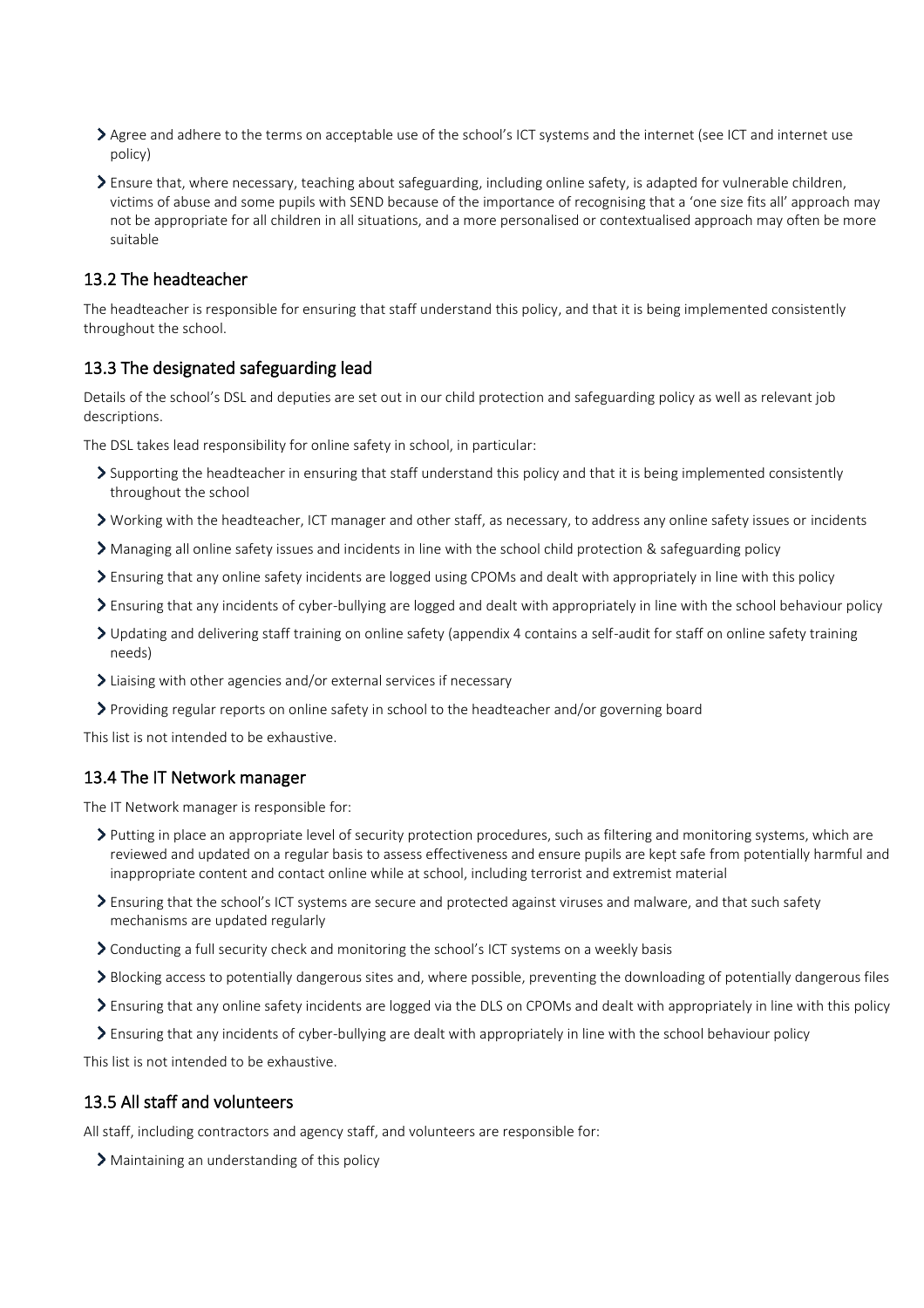- Implementing this policy consistently
- Agreeing and adhering to the terms on acceptable use of the school's ICT systems and the internet (see acceptable ICT and internet use policy), and ensuring that pupils follow the school's terms on acceptable use.
- Working with the DSL to ensure that any online safety incidents are logged (see appendix 5) and dealt with appropriately in line with this policy
- Ensuring that any incidents of cyber-bullying are dealt with appropriately in line with the school behaviour policy
- $\sum$  Responding appropriately to all reports and concerns about sexual violence and/or harassment, both online and offline and maintaining an attitude of 'it could happen here'

This list is not intended to be exhaustive.

#### 13.6 Parents

Parents are expected to:

- Notify a member of staff or the headteacher of any concerns or queries regarding this policy
- Ensure their child has read, understood and agreed to the terms on acceptable use of the school's ICT systems and internet (see acceptable ICT and internet use policy)

Parents can seek further guidance on keeping children safe online from the following organisations and websites:

- What are the issues? [UK Safer Internet Centre](https://www.saferinternet.org.uk/advice-centre/parents-and-carers/what-are-issues)
- > Hot topics [Childnet International](http://www.childnet.com/parents-and-carers/hot-topics)
- Parent resource sheet [Childnet International](https://www.childnet.com/resources/parents-and-carers-resource-sheet)
- > Healthy relationships [Disrespect Nobody](https://www.disrespectnobody.co.uk/)

#### 13.7 Visitors and members of the community

Visitors and members of the community who use the school's ICT systems or internet will be made aware of this policy, when relevant, and expected to read and follow it. If appropriate, they will be expected to agree to the terms on acceptable use (see acceptable ICT and internet use policy).

# 14. Educating pupils about online safety

Pupils will be taught about online safety as part of the curriculum: [National Curriculum computing programmes of study.](https://www.gov.uk/government/publications/national-curriculum-in-england-computing-programmes-of-study/national-curriculum-in-england-computing-programmes-of-study)

It is also taken from th[e guidance on relationships education, relationships and sex education \(RSE\) and health education.](https://www.gov.uk/government/publications/relationships-education-relationships-and-sex-education-rse-and-health-education)

All schools have to teach:

- [Relationships education and health education](https://schoolleaders.thekeysupport.com/uid/8b76f587-7bf6-4994-abf0-43850c6e8d73/) in primary schools
- > [Relationships and sex education and health education](https://schoolleaders.thekeysupport.com/uid/66a1d83e-2fb9-411e-91f1-fe52a09d16d1/) in secondary schools
- In Key Stage 3, pupils will be taught to:
	- Understand a range of ways to use technology safely, respectfully, responsibly and securely, including protecting their online identity and privacy
	- Recognise inappropriate content, contact and conduct, and know how to report concerns

Pupils in Key Stage 4 will be taught:

- $\sum$  To understand how changes in technology affect safety, including new ways to protect their online privacy and identity
- > How to report a range of concerns

By the end of secondary school, pupils will know: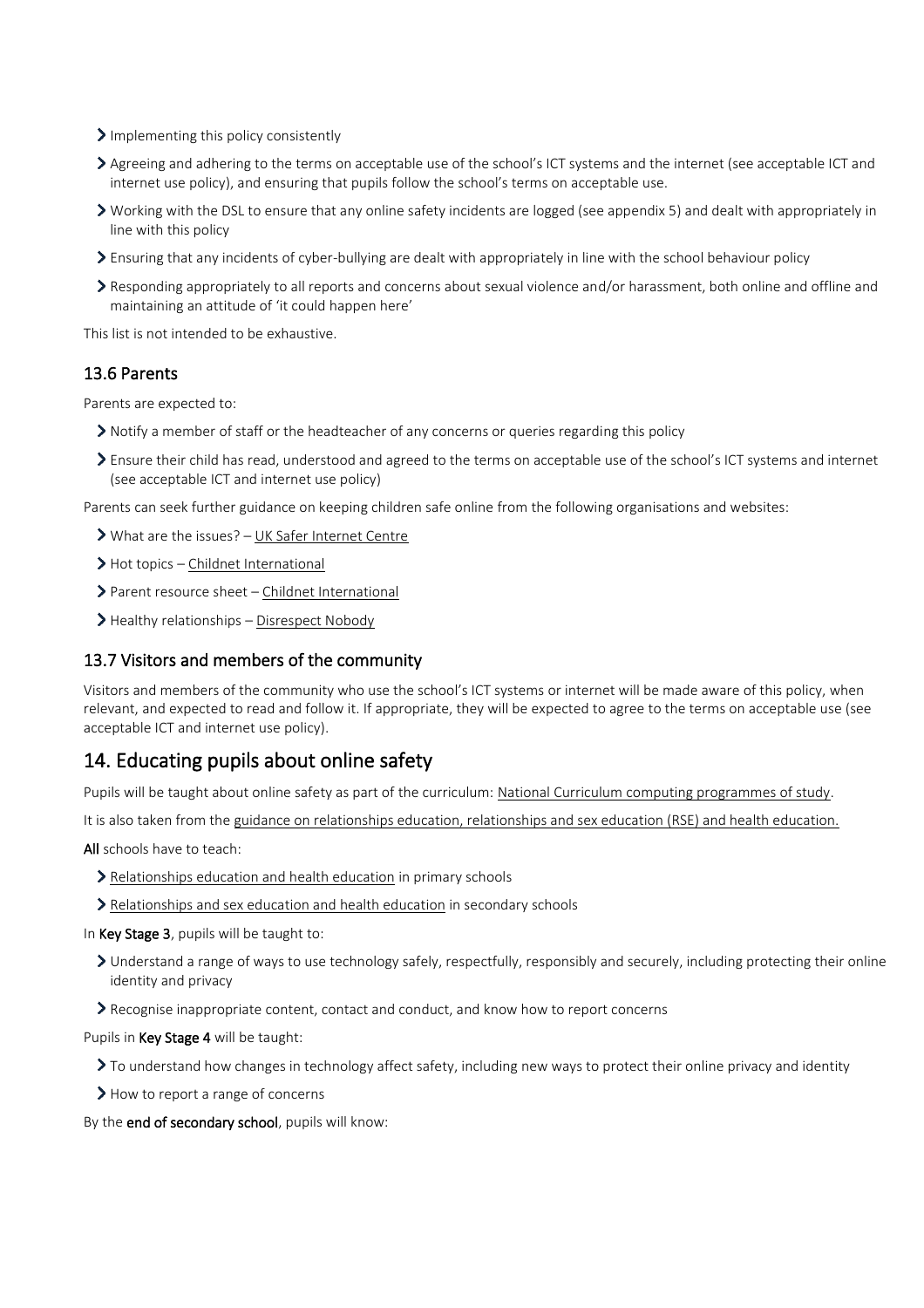- Their rights, responsibilities and opportunities online, including that the same expectations of behaviour apply in all contexts, including online
- About online risks, including that any material someone provides to another has the potential to be shared online and the difficulty of removing potentially compromising material placed online
- Not to provide material to others that they would not want shared further and not to share personal material which is sent to them
- What to do and where to get support to report material or manage issues online
- > The impact of viewing harmful content
- That specifically sexually explicit material (e.g. pornography) presents a distorted picture of sexual behaviours, can damage the way people see themselves in relation to others and negatively affect how they behave towards sexual partners
- That sharing and viewing indecent images of children (including those created by children) is a criminal offence which carries severe penalties including jail
- How information and data is generated, collected, shared and used online
- How to identify harmful behaviours online (including bullying, abuse or harassment) and how to report, or find support, if they have been affected by those behaviours
- How people can actively communicate and recognise consent from others, including sexual consent, and how and when consent can be withdrawn (in all contexts, including online)

The safe use of social media and the internet will also be covered in other subjects where relevant.

Where necessary, teaching about safeguarding, including online safety, will be adapted for vulnerable children, victims of abuse and some pupils with SEND.

## 15. Educating parents about online safety

The school will raise parents' awareness of internet safety in letters or other communications home, and in information via our website. This policy will also be shared with parents.

If parents have any queries or concerns in relation to online safety, these should be raised in the first instance with the headteacher and/or the DSL.

Concerns or queries about this policy can be raised with any member of staff or the headteacher.

## 16. Cyber-bullying

#### 16.1 Definition

Cyber-bullying takes place online, such as through social networking sites, messaging apps or gaming sites. Like other forms of bullying, it is the repetitive, intentional harming of one person or group by another person or group, where the relationship involves an imbalance of power. (See also the school behaviour policy.)

#### 16.2 Preventing and addressing cyber-bullying

To help prevent cyber-bullying, we will ensure that pupils understand what it is and what to do if they become aware of it happening to them or others. We will ensure that pupils know how they can report any incidents and are encouraged to do so, including where they are a witness rather than the victim.

The school will actively discuss cyber-bullying with pupils, explaining the reasons why it occurs, the forms it may take and what the consequences can be. All staff will discuss cyber-bullying with their classes / tutor groups when covered in pupil briefings and PSHCE drop down days.

Teaching staff are also encouraged to find opportunities to use aspects of the curriculum to cover cyber-bullying. This includes personal, social, health and economic (PSHE) education, and other subjects where appropriate.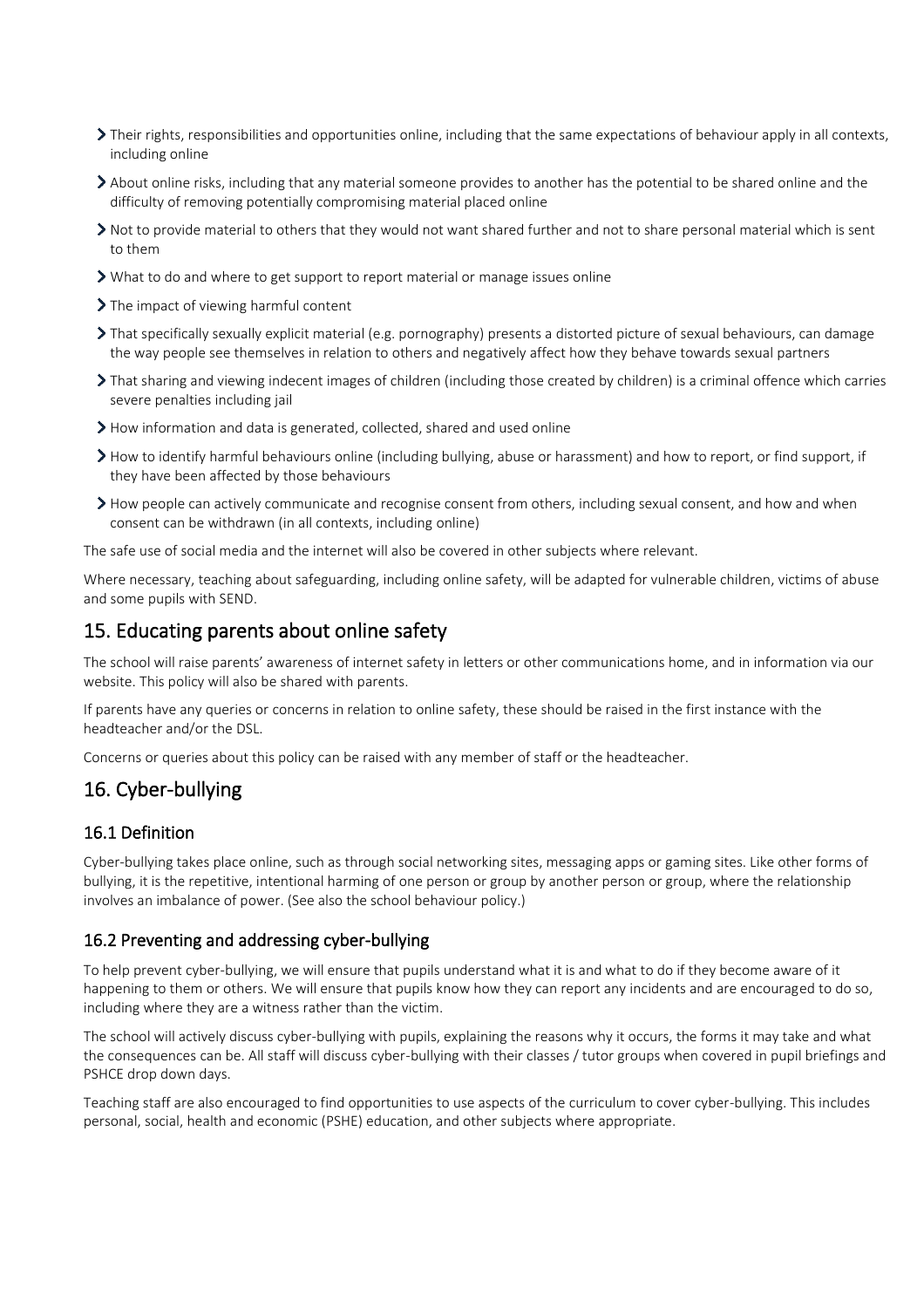All staff, governors and volunteers (where appropriate) receive training on cyber-bullying, its impact and ways to support pupils, as part of safeguarding training (see section 11 for more detail).

The school also sends information/leaflets on cyber-bullying to parents so that they are aware of the signs, how to report it and how they can support children who may be affected.

In relation to a specific incident of cyber-bullying, the school will follow the processes set out in the school behaviour policy. Where illegal, inappropriate or harmful material has been spread among pupils, the school will use all reasonable endeavours to ensure the incident is contained.

The DSL will consider whether the incident should be reported to the police if it involves illegal material, and will work with external services if it is deemed necessary to do so.

#### 16.3 Examining electronic devices

School staff have the specific power under the Education and Inspections Act 2006 (which has been increased by the Education Act 2011) to search for and, if necessary, delete inappropriate images or files on pupils' electronic devices, including mobile phones, iPads and other tablet devices, where they believe there is a 'good reason' to do so.

When deciding whether there is a good reason to examine or erase data or files on an electronic device, staff must reasonably suspect that the data or file in question has been, or could be, used to:

- Cause harm, and/or
- Disrupt teaching, and/or
- > Break any of the school rules

If inappropriate material is found on the device, it is up to the staff member in conjunction with the DSL or other member of the senior leadership team to decide whether they should:

- > Delete that material, or
- Retain it as evidence (of a criminal offence or a breach of school discipline), and/or
- > Report it to the police\*

\* Staff may also confiscate devices for evidence to hand to the police, if a pupil discloses that they are being abused and that this abuse includes an online element.

Any searching of pupils will be carried out in line with:

- > The DfE's latest guidance on [screening, searching and confiscation](https://www.gov.uk/government/publications/searching-screening-and-confiscation)
- UKCIS guidance on [sharing nudes and semi-nudes: advice for education settings working with children and young people](https://www.gov.uk/government/publications/sharing-nudes-and-semi-nudes-advice-for-education-settings-working-with-children-and-young-people)
- > The school's COVID-19 risk assessment

Any complaints about searching for or deleting inappropriate images or files on pupils' electronic devices will be dealt with through the school complaints procedure.

# 17. Acceptable use of the internet in school

All pupils are expected to sign an agreement regarding the acceptable use of the school's ICT systems and the internet (appendix 3) annually, all parents agree to uphold the policy when their child enrols and are sent the policy annually.

Use of the school's internet must be for educational purposes only, or for the purpose of fulfilling the duties of an individual's role.

We will monitor the websites visited by pupils, staff, volunteers, governors and visitors (where relevant) to ensure they comply with the above.

# 18. Pupils using mobile devices in school

Pupils may bring mobile devices into school, but are not permitted to use them during the school day. Mobile phones should not been seen or heard on school grounds.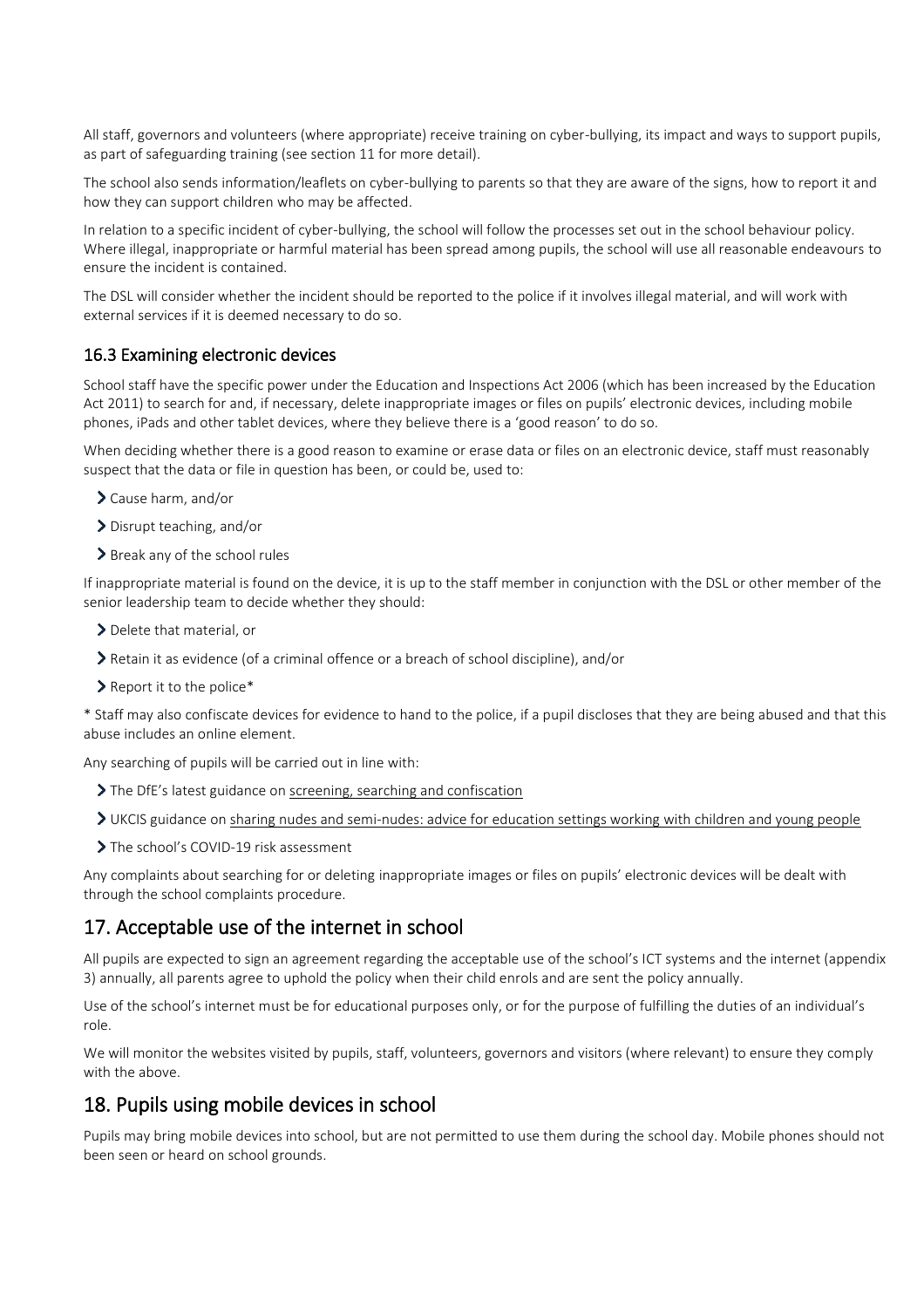If phones are used, seen or heard on school grounds they will be confiscated.

If pupils need to contact home during the school day they can do so at pupil services.

# 19. How the school will respond to issues of misuse

Where a pupil misuses the school's ICT systems or internet, we will follow the procedures set out in our policies on ICT and Internet acceptable use policy. The action taken will depend on the individual circumstances, nature and seriousness of the specific incident, and will be proportionate.

Where a staff member misuses the school's ICT systems or the internet, or misuses a personal device where the action constitutes misconduct, the matter will be dealt with in accordance with the Staff code of conduct. The action taken will depend on the individual circumstances, nature and seriousness of the specific incident.

The school will consider whether incidents which involve illegal activity or content, or otherwise serious incidents, should be reported to the police.

# 20. Training

All new staff members will receive training, as part of their induction, on safe internet use and online safeguarding issues including cyber-bullying and the risks of online radicalisation.

All staff members will receive refresher training at least once each academic year as part of safeguarding training, as well as relevant updates as required (for example through emails, e-bulletins and staff meetings).

By way of this training, all staff will be made aware that:

- Technology is a significant component in many safeguarding and wellbeing issues, and that children are at risk of online abuse
- Children can abuse their peers online through:
	- o Abusive, harassing, and misogynistic messages
	- o Non-consensual sharing of indecent nude and semi-nude images and/or videos, especially around chat groups
	- o Sharing of abusive images and pornography, to those who don't want to receive such content
- Physical abuse, sexual violence and initiation/hazing type violence can all contain an online element

Training will also help staff:

- develop better awareness to assist in spotting the signs and symptoms of online abuse
- develop the ability to ensure pupils can recognise dangers and risks in online activity and can weigh the risks up
- develop the ability to influence pupils to make the healthiest long-term choices and keep them safe from harm in the short term

The DSL and deputies will undertake child protection and safeguarding training, which will include online safety, at least every 2 years. They will also update their knowledge and skills on the subject of online safety at regular intervals, and at least annually.

Governors will receive training on safe internet use and online safeguarding issues as part of their safeguarding training.

Volunteers will receive appropriate training and updates, if applicable.

More information about safeguarding training is set out in our child protection and safeguarding policy.

# 21. Monitoring arrangements

The DSL logs behaviour and safeguarding issues related to online safety using the schools central recording system CPOMs.

This policy will be reviewed every year by the DSL and DPO. At every review, the policy will be shared with the governing board. The review (such as the one availabl[e here\)](https://360safe.org.uk/) will be supported by an annual risk assessment that considers and reflects the risks pupils face online. This is important because technology, and the risks and harms related to it, evolve and change rapidly.

# 22. Monitoring and review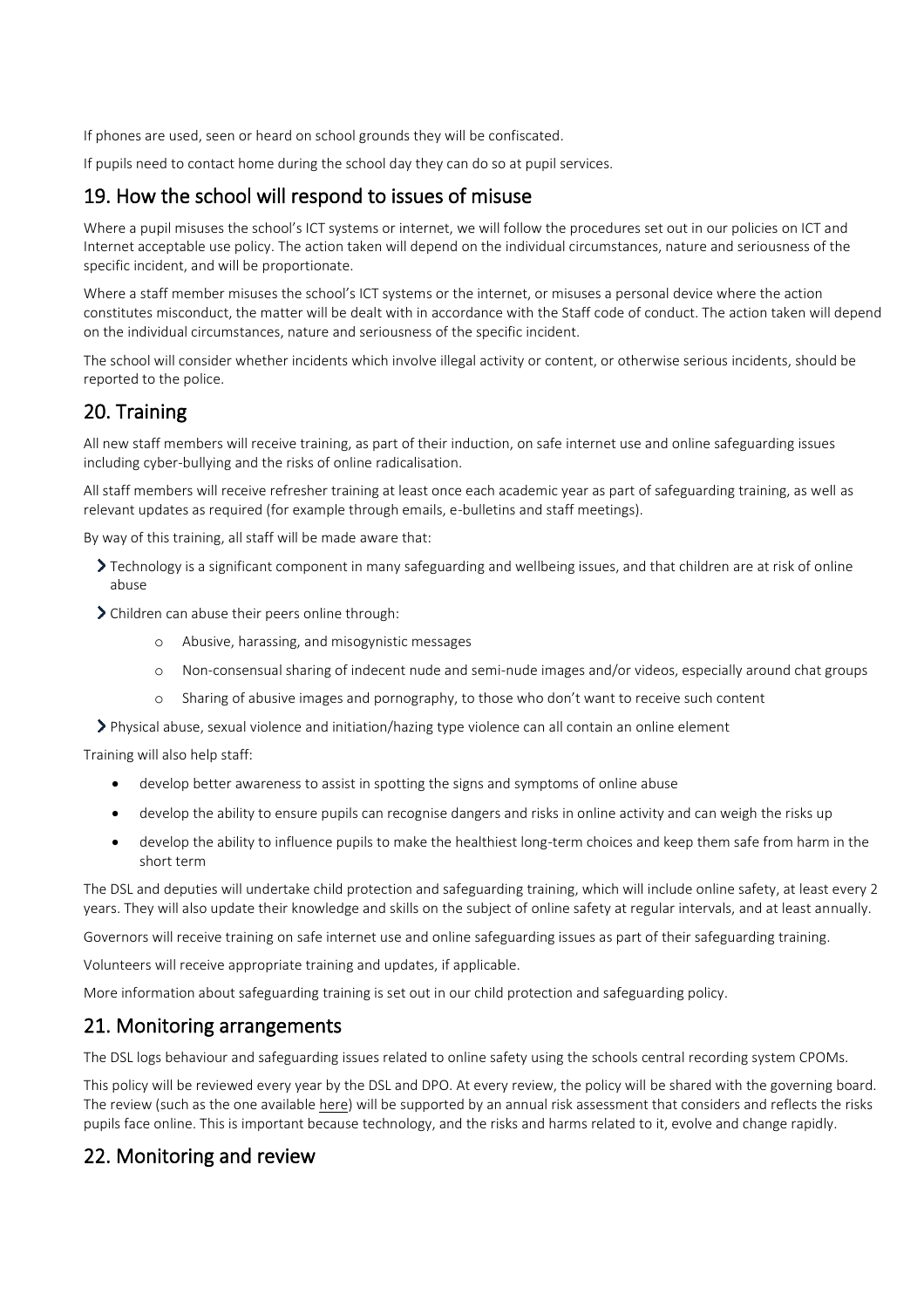The Headteacher, IT Network Manager, Data Protection Manager and Assistant Headteacher monitor the implementation of this policy, including ensuring that it is updated to reflect the needs and circumstances of the school.

This policy will be reviewed every year.

The Board of Governors is responsible for approving this policy.

# 23. Links with other policies

This policy should be read alongside the school's policies on:

- > Child protection and safeguarding policy
- > Behaviour policy
- > Staff code
- > Data protection policy
- > Complaints procedure
- > Esafety
- > Staff discipline
- > Remote learning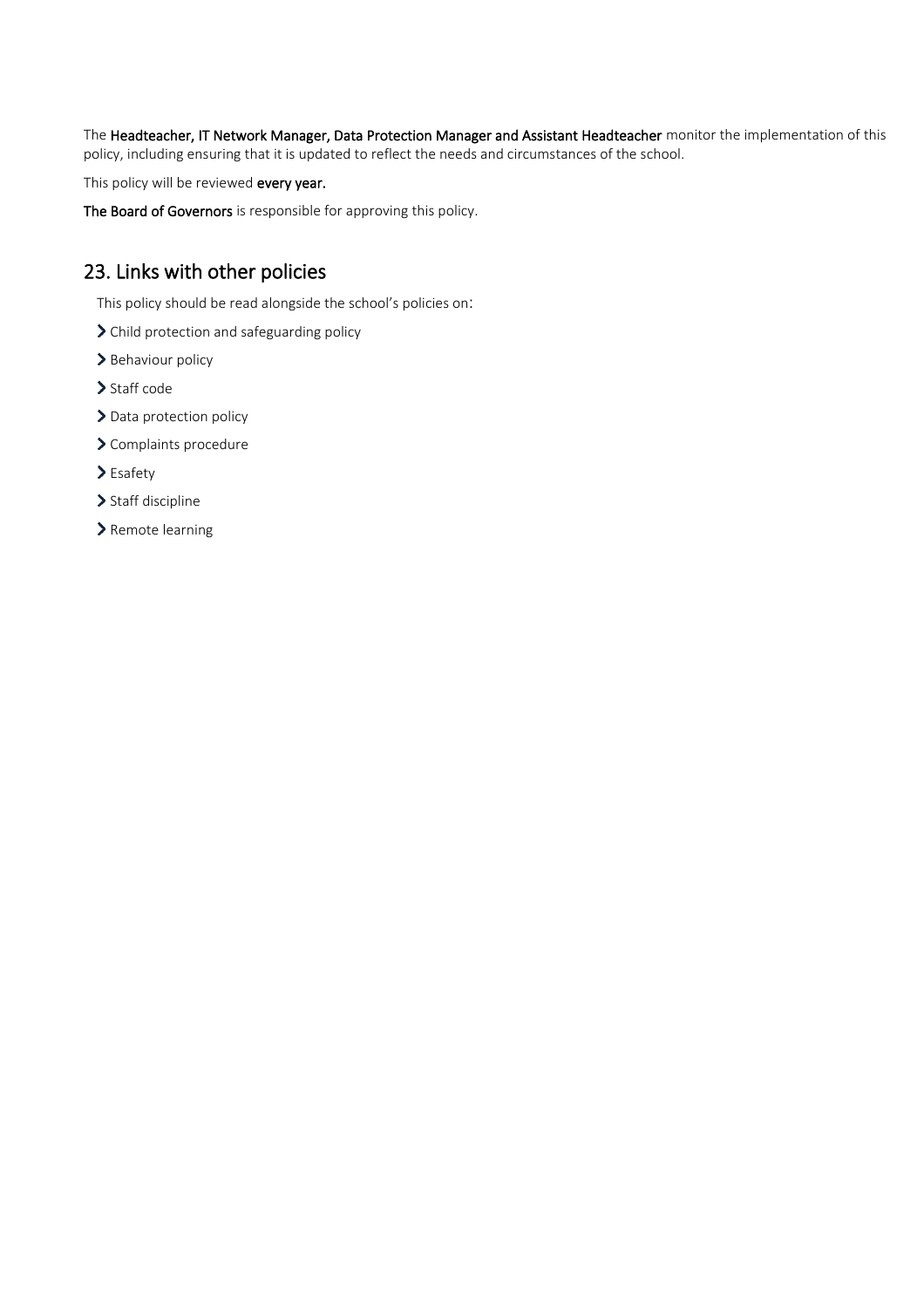#### Appendix 1: Social Media check sheet for staff

Anything which is posted on social media is considered to be "content" – this includes text for comments, images, videos audio etc. It is important to consider what you post, even if you have high privacy settings anyone can screenshot and repost.

## **Don't accept or invite friend requests from any current pupils or ex pupils under the age of 18 on social media**

#### Guidance for school staff on Social Media

- Consider changing your display name use your first and middle name, use a maiden name, or put your surname backwards instead
- Consider changing your profile picture to something unidentifiable, or if not, ensure that the image is professional
- Check your privacy settings regularly, setting your profile to private is considered best practice
- Be careful about tagging other staff members in images or posts
- Don't use social media sites during school hours, which is not related to work (if you schedule content to be posted please let the Named Designated Safeguarding Lead (Associate Headteacher know)
- Don't share content which can lead to possible bullying, bring the school or members of staff into disrepute, release private and confidential information about the school, staff and pupils.
- Don't share content which demonstrates racist, sexist, homophobic, antisemitic, transphobic and other forms of discrimination, harassment or victimisation
- Don't share content which contains lewd, sexually explicit, threatening, inappropriate or offensive comments, images or video clips.
- Don't share content which is defamatory or knowingly false
- Don't share content which breaches copyright infringements to another company
- Don't associate yourself with the school on your profile (e.g. by setting it as your workplace, or by 'checking in' at a school event)
- Don't link your work email address to your social media accounts. Anyone who has this address (or your personal email address/mobile number) is able to find you using this information
- Staff should not accept parents of pupils on their personal social media accounts unless there is an agreed and valid reason
- No communication with parents should be done via social media but should be done through staff emails or via ParentMail

#### Recording and addressing Social Media Concerns

Any comments, content or interaction that happens on social media platforms that raise a safeguarding concern must be recorded and reported to the Named Designated Safeguarding Lead (Associate Headteacher) as soon as it has been identified.

You can record the concern by saving or screenshotting the content, if it is a video you can record the screen.

Whenever you record any information make a note of the website address, the date and time.

#### Check your privacy settings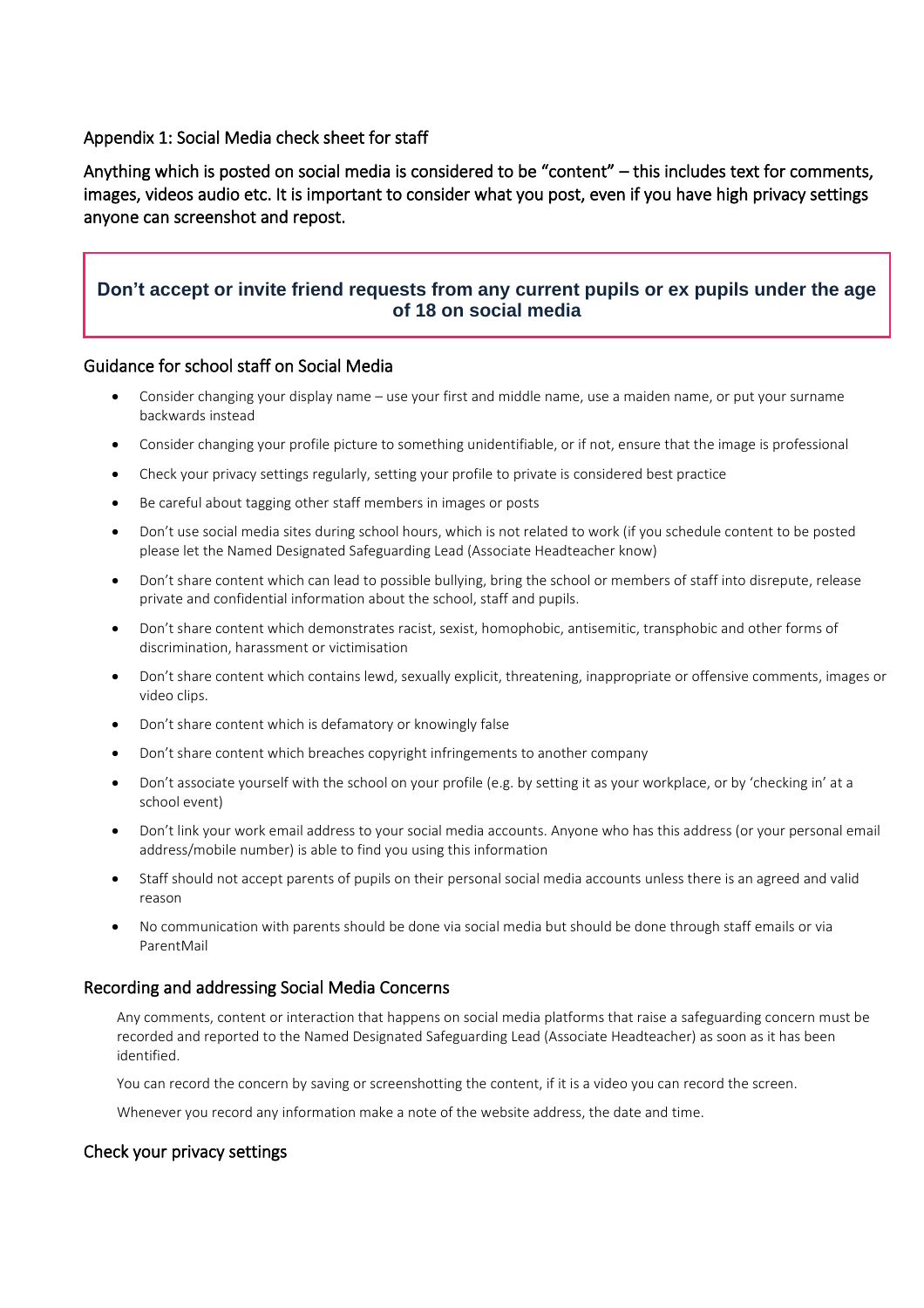- Change the visibility of your posts and photos to 'Friends only', rather than 'Friends of friends'. Otherwise, pupils and their families may still be able to read your posts, see things you've shared and look at your pictures if they're friends with anybody on your contacts list
- Don't forget to check your old posts and photos
- The public may still be able to see posts you've 'liked', even if your profile settings are private, because this depends on the privacy settings of the original poster
- Google your name to see what information about you is visible to the public
- Prevent search engines from indexing your profile so that people can't search for you by name
- Remember that some information is always public; your display name, profile picture, cover photo, user ID (in the URL for your profile), country, age range and gender

## What do to if…

#### A pupil adds you on social media

- In the first instance, ignore and delete the request. Block the pupil from viewing your profile
- Check your privacy settings again, and consider changing your display name or profile picture
- If the pupil asks you about the friend request in person, tell them that you're not allowed to accept friend requests from pupils and that if they persist, you'll have to notify senior leadership and/or their parents. If the pupil persists, take a screenshot of their request and any accompanying messages
- Notify the Names Designated Safeguarding Lead (Associate Headteacher) or the headteacher about what's happening

#### A parent adds you on social media

- It is at your discretion whether to respond. Bear in mind that:
- Responding to one parent's friend request or message might set an unwelcome precedent for both you and other teachers at the school
- Pupils may then have indirect access through their parent's account to anything you post, share, comment on or are tagged in
- If you wish to decline the offer or ignore the message, consider drafting a stock response to let the parent know that you're doing so

#### You're being harassed on social media, or somebody is spreading something offensive about you

- Do not retaliate or respond in any way
- Save evidence of any abuse by taking screenshots and recording the time and date it occurred
- Report the material to the relevant social network and ask them to remove it
- If the perpetrator is a current pupil or staff member, report immediately to the Headteacher
- If the perpetrator is a parent or other external adult, a senior member of staff should contact them to address any reasonable concerns or complaints and request they remove the offending comments or material
- If the comments are racist, sexist, of a sexual nature or constitute a hate crime, you or a senior leader should always contact the police. Please report to senior staff immediately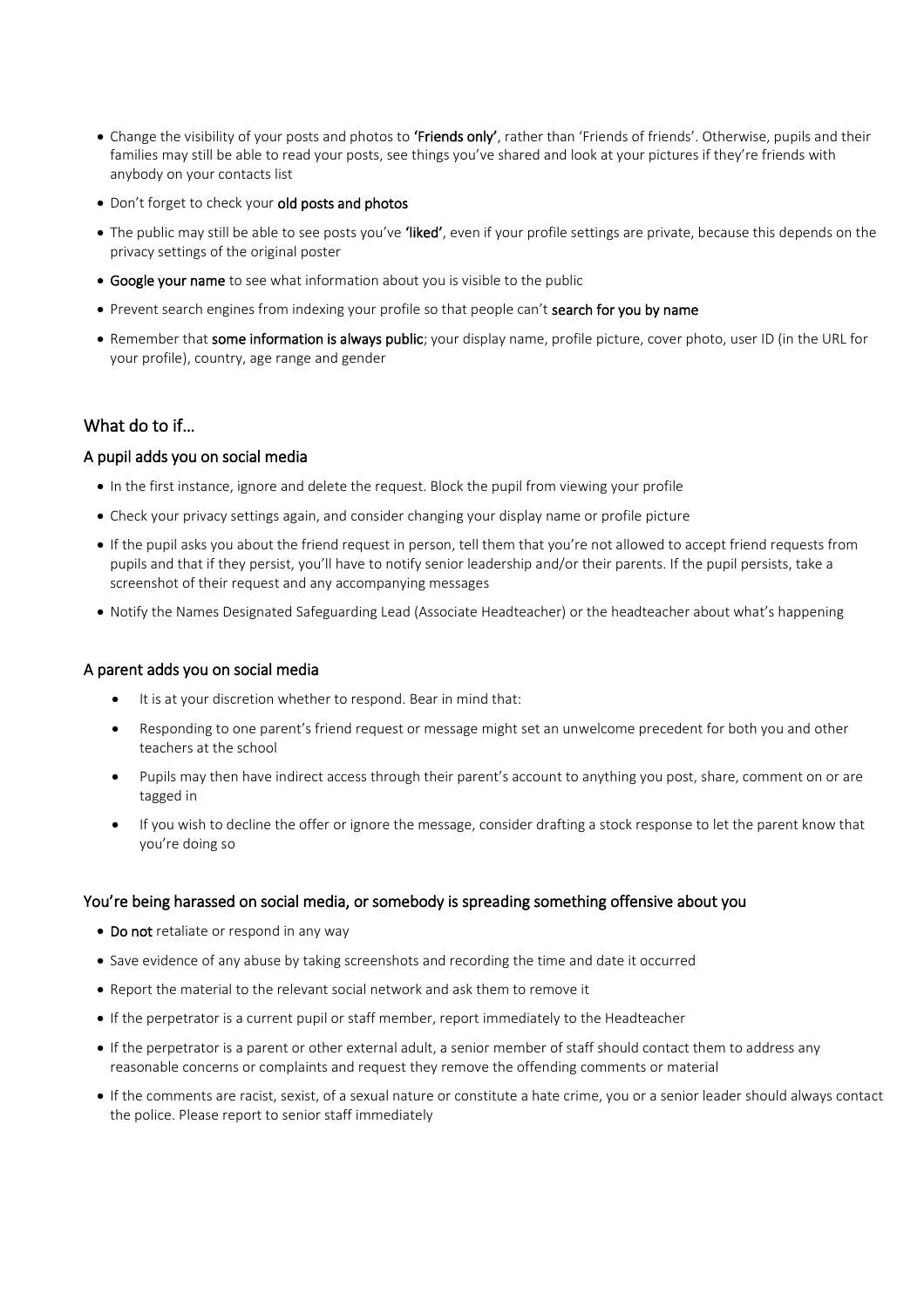## Appendix 2: Social Media check sheet for pupils

# Anything which is posted on social media is considered to be "content" – this includes text for comments, images, videos audio etc. It is important to consider what you post, even if you have high privacy settings anyone can screenshot and repost.

#### Guidance for pupils and students on Social Media

- Check your privacy settings regularly, setting your profile to private is considered best practice
- Don't use social media sites during school hours
- Don't share content which can lead to possible bullying or bring the school into disrepute
- Don't share content which demonstrates racist, sexist, homophobic, antisemitic, transphobic and other forms of discrimination, harassment, or victimisation
- Don't share content which contains lewd, sexually explicit, threatening, inappropriate or offensive comments, images, or video clips.
- Don't share content which is defamatory or knowingly false
- Don't share content which breaches copyright infringements to another company
- Don't associate yourself with the school on your profile

#### Recording and addressing Social Media Concerns

Any comments, content or interaction that happens on social media platforms that raise a safeguarding concern must be recorded and reported to a member of the Pastoral staff as soon as it has been identified.

You can record the concern by saving or screenshotting the content, if it is a video you can record the screen.

Whenever you record any information make a note of the website address, the date and time.

#### Check your privacy settings

- Change the visibility of your posts and photos to 'Friends only', rather than 'Friends of friends'. Otherwise, pupils and their families may still be able to read your posts, see things you've shared and look at your pictures if they're friends with anybody on your contacts list
- Don't forget to check your old posts and photos
- The public may still be able to see posts you've 'liked', even if your profile settings are private, because this depends on the privacy settings of the original poster
- Google your name to see what information about you is visible to the public
- Prevent search engines from indexing your profile so that people can't search for you by name
- Remember that some information is always public; your display name, profile picture, cover photo, user ID (in the URL for your profile), country, age range and gender

#### What do to if…

#### You're being harassed on social media, or somebody is spreading something offensive about you

- Do not retaliate or respond in any way
- Save evidence of any abuse by taking screenshots and recording the time and date it occurred
- Report the material to the relevant social network or [CEOP](https://www.ceop.police.uk/ceop-reporting/) and ask them to remove it
- If the perpetrator is a current pupil, report immediately to a member of the Pastoral staff.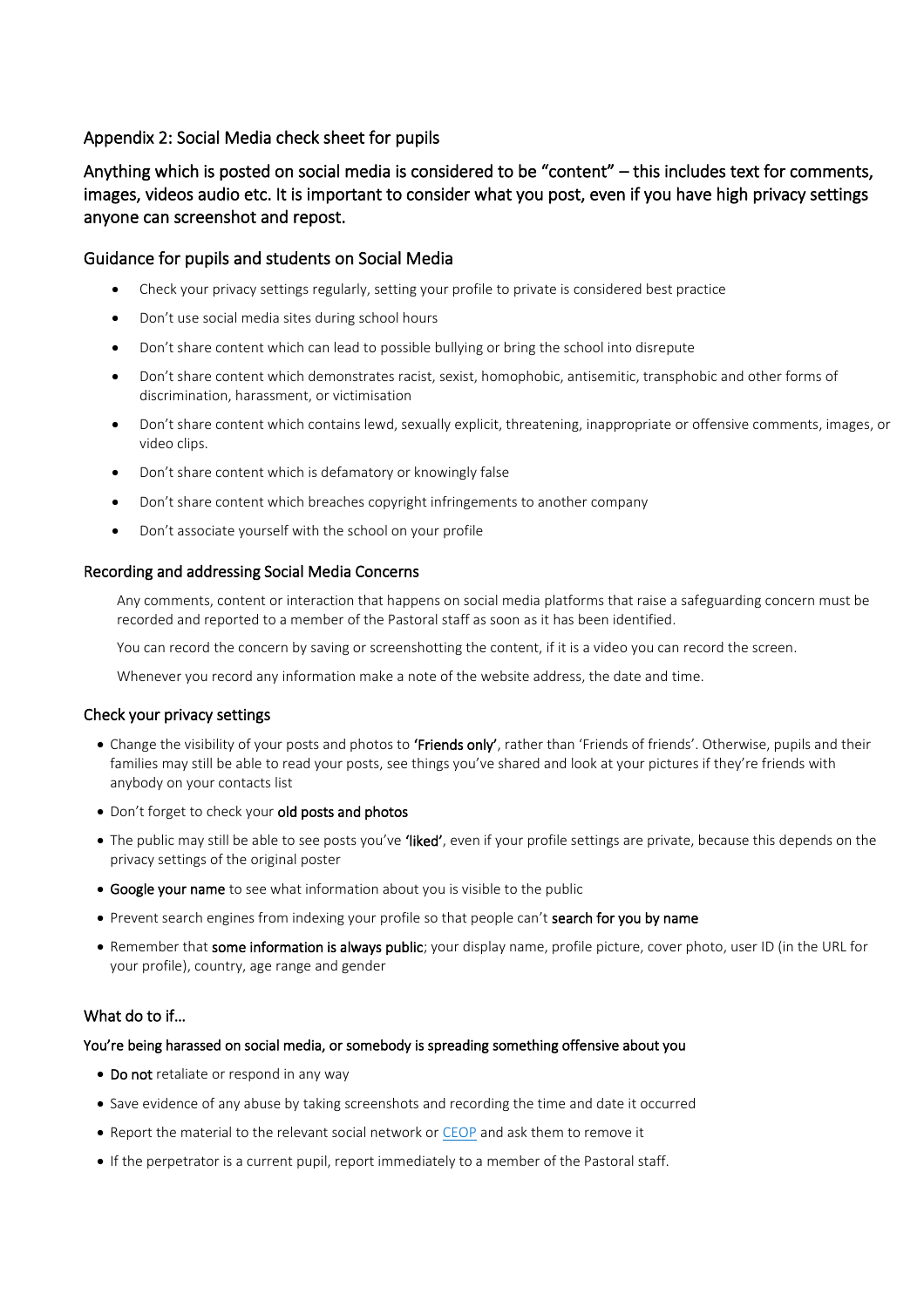## Appendix 3: Acceptable use agreement for pupils and students

## Acceptable use of the school's ICT facilities and internet: agreement for pupils

#### Name of pupil:

#### When using the school's ICT facilities and accessing the internet in school, I will not:

- Use them for a non-educational purpose
- Use them without a teacher being present, or without a teacher's permission
- Use them to break school rules
- Access any inappropriate websites
- Access social networking sites (unless my teacher has expressly allowed this as part of a learning activity)
- Use chat rooms
- Open any attachments in emails, or follow any links in emails, without first checking with a teacher
- Use any inappropriate language when communicating online, including in emails
- Share my password with others or log in to the school's network using someone else's details
- Bully other people

I understand that the school will monitor the websites I visit and my use of the school's ICT facilities and systems. I will immediately let a teacher or other member of staff know if I find any material which might upset, distress or harm me or others.

I will always use the school's ICT systems and internet responsibly.

I understand that the school can discipline me if I do certain unacceptable things online, even if I'm not in school when I do them.

Signed (pupil): Date: Note: Note: Note: Note: Note: Note: Note: Note: Note: Note: Note: Note: Note: Note: Note: Note: Note: Note: Note: Note: Note: Note: Note: Note: Note: Note: Note: Note: Note: Note: Note: Note: Note: No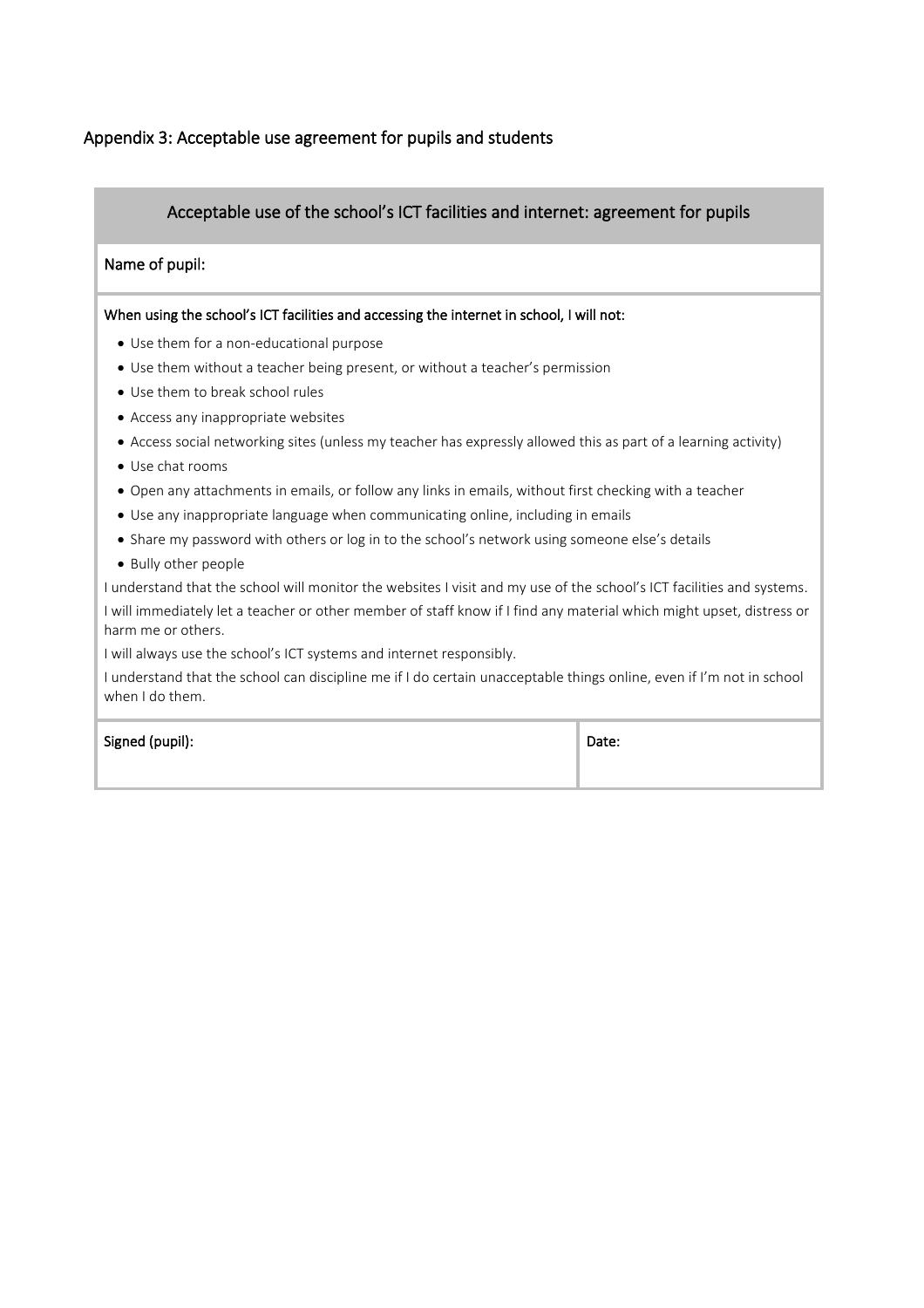Appendix 4: Link to google form for staff agreement to upload the Online Safety, ICT and internet acceptable use policy

<https://forms.gle/gsn7EY2kZLsRogqB6>